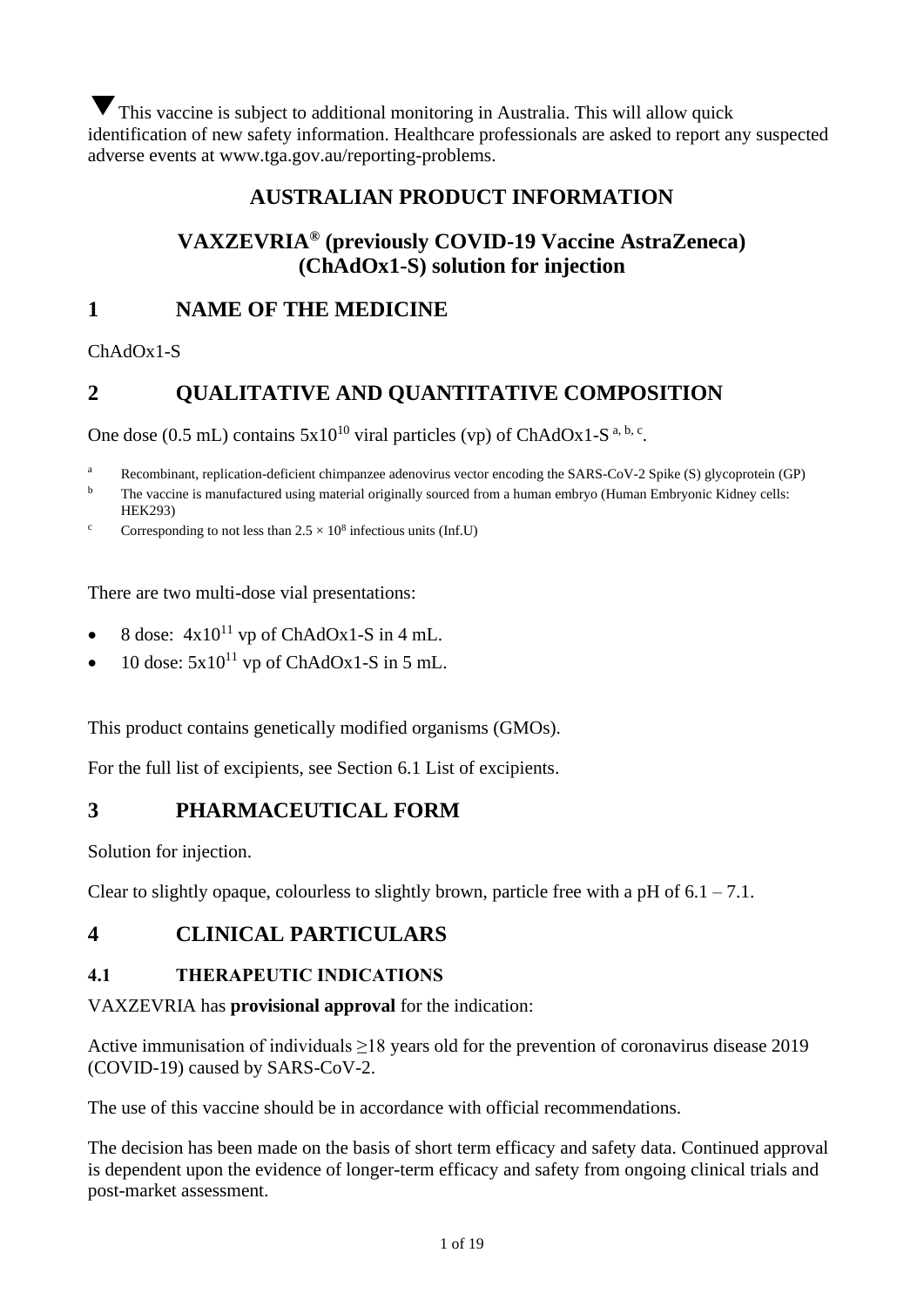# <span id="page-1-0"></span>**4.2 DOSE AND METHOD OF ADMINISTRATION**

The VAXZEVRIA primary vaccination course consists of two separate doses of 0.5 mL each. The second dose should be administered between 4 and 12 weeks after the first dose (see Section [5.1](#page-9-0) [Pharmacodynamic properties\)](#page-9-0).

It is recommended that individuals who receive a first dose of VAXZEVRIA receive a second dose of VAXZEVRIA (see Section [4.4](#page-2-0) [Special warnings and precautions for use\)](#page-2-0).

A third (booster) dose of 0.5 mL may be given if clinically indicated with reference to official guidance regarding the use of a heterologous third dose (e.g. mRNA vaccine).

A third (booster) dose of VAXZEVRIA should be administered at least 6 months after a seconddose of VAXZEVRIA.

## **Special patient populations**

## *Use in the elderly*

No dosage adjustment is required in elderly individuals ≥65 years of age (see Section [5.1](#page-9-0)) [Pharmacodynamic properties\)](#page-9-0).

## *Paediatric use*

The safety and efficacy of VAXZEVRIA in children and adolescents (aged <18 years old) have not yet been established. No data are available.

# **METHOD OF ADMINISTRATION**

VAXZEVRIA is for intramuscular (IM) injection only, preferably in the deltoid muscle.

To facilitate the traceability of the vaccine, the name and the batch number of the administered product should be clearly recorded for each recipient.

VAXZEVRIA is a colourless to slightly brown, clear to slightly opaque solution. The vaccine should be inspected visually for particulate matter and discolouration prior to administration. Discard the vial if the solution is discoloured or visible particles are observed. Do not shake.

Using an aseptic technique, each vaccine dose of 0.5 mL is withdrawn into a syringe for injection to be administered intramuscularly. Use a separate sterile needle and syringe for each individual.

Each vial contains at least the number of doses stated. It is normal for liquid to remain in the vial after withdrawing the final dose. When low dead volume syringes and/or needles are used, the amount remaining in the vial may be sufficient for an additional dose. Care should be taken to ensure a full 0.5 mL dose is administered. Where a full 0.5 mL dose cannot be extracted, the remaining volume should be discarded. Do not pool excess vaccine from multiple vials.

The vaccine does not contain any preservative. After first opening, use the vial within:

- 6 hours when stored at room temperature (up to 30ºC), or
- 48 hours when stored in a refrigerator (2°C to 8°C).

The vial can be re-refrigerated, but after first opening the cumulative storage time at room temperature must not exceed 6 hours, and the total cumulative storage time must not exceed 48 hours. After this time, the vial must be discarded.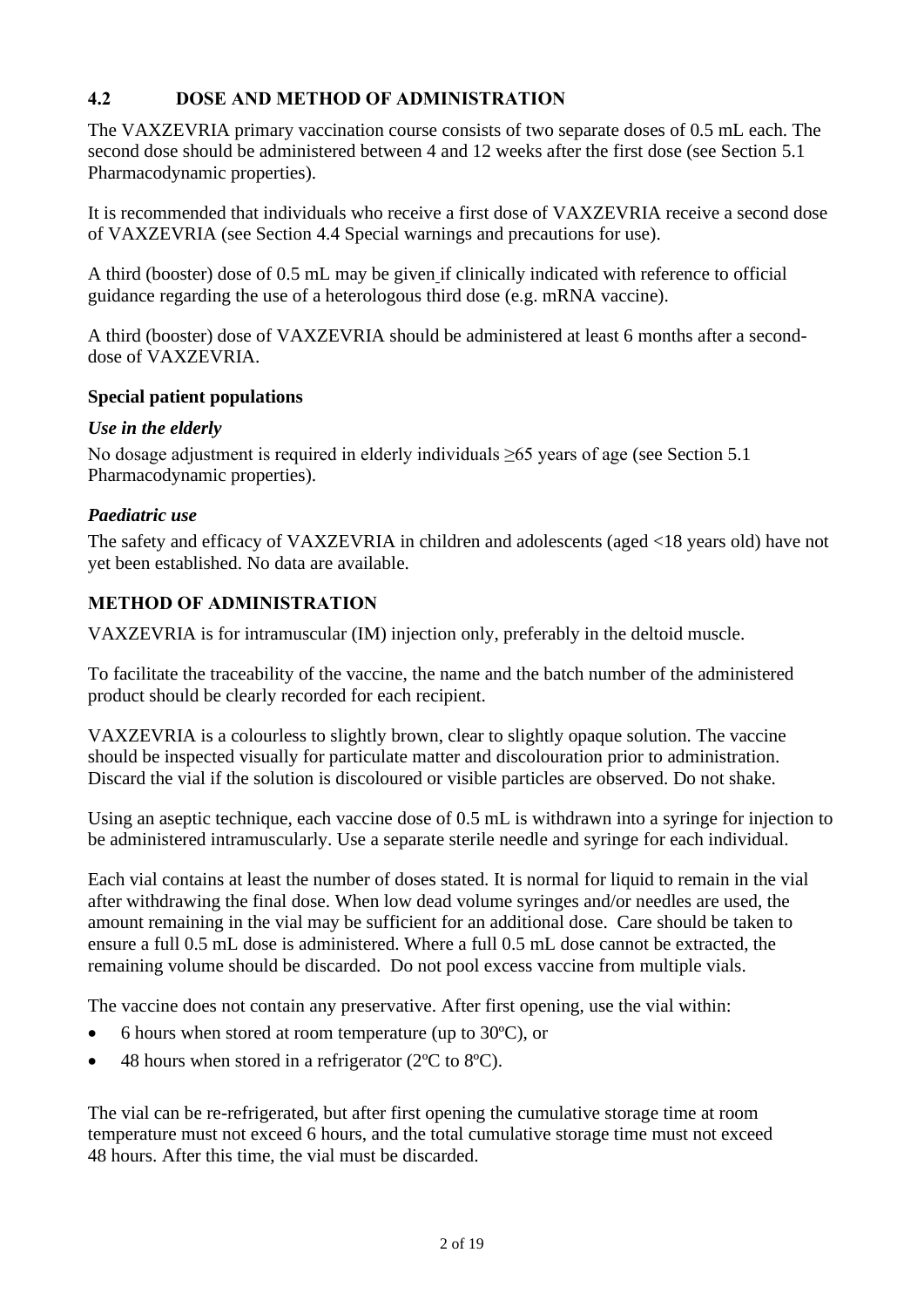There is limited information available in relation to the storage of the vaccine in syringes. For practical reasons, if the contents of the vial are to be used within a short period of time, drawing up the content in multiple syringes at once may be considered. Vaccine in syringes may be kept for up to 6 hours when stored at room temperature (up to 30˚C). However, ensure that the cumulative storage time at room temperature from the first vial puncture to last dose administration does not exceed 6 hours. After this time, the syringe must be discarded. For more details in relation to administration, please refer to Department of Health Guidance Documents.

The vials, needles, syringes should be disposed of in the clinical waste bin (see Section [6.6](#page-17-0) [Special](#page-17-0)  [precautions for disposal\)](#page-17-0).

# <span id="page-2-1"></span>**4.3 CONTRAINDICATIONS**

Hypersensitivity to the active substance or to any of the excipients listed in Section [6.1](#page-16-0) [List of](#page-16-0)  [excipients.](#page-16-0)

Patients who have experienced major venous and/or arterial thrombosis in combination with thrombocytopenia following vaccination with any COVID-19 vaccine.

Individuals who have previously experienced episodes of capillary leak syndrome (see also Section [4.4](#page-2-0) [Special warnings and precautions for use\)](#page-2-0).

# <span id="page-2-0"></span>**4.4 SPECIAL WARNINGS AND PRECAUTIONS FOR USE**

As with any vaccine, vaccination with VAXZEVRIA may not protect all vaccine recipients. Vaccination does not mitigate the need to follow other official recommendations to prevent the spread of COVID-19.

## **Hypersensitivity including anaphylaxis**

Hypersensitivity reactions including anaphylaxis and angioedema have occurred following administration of VAXZEVRIA.

Appropriate medical treatment and supervision should always be readily available in case of an anaphylactic event following the administration of the vaccine.

An additional dose of the vaccine should not be given to those who have experienced a severe hypersensitivity reaction to a previous dose of VAXZEVRIA.

## **Anxiety-related reactions**

Anxiety-related reactions, including vasovagal reactions (syncope (fainting)), hyperventilation or stress-related reactions may occur in association with vaccination as a psychogenic response to the needle injection or with the process of vaccination itself. It is important that precautions are in place to avoid injury from fainting.

## **Concurrent illness**

As with other vaccines, administration of VAXZEVRIA should be postponed in individuals suffering from an acute severe febrile illness. However, the presence of a minor infection, such as cold, and/or low-grade fever should not delay vaccination.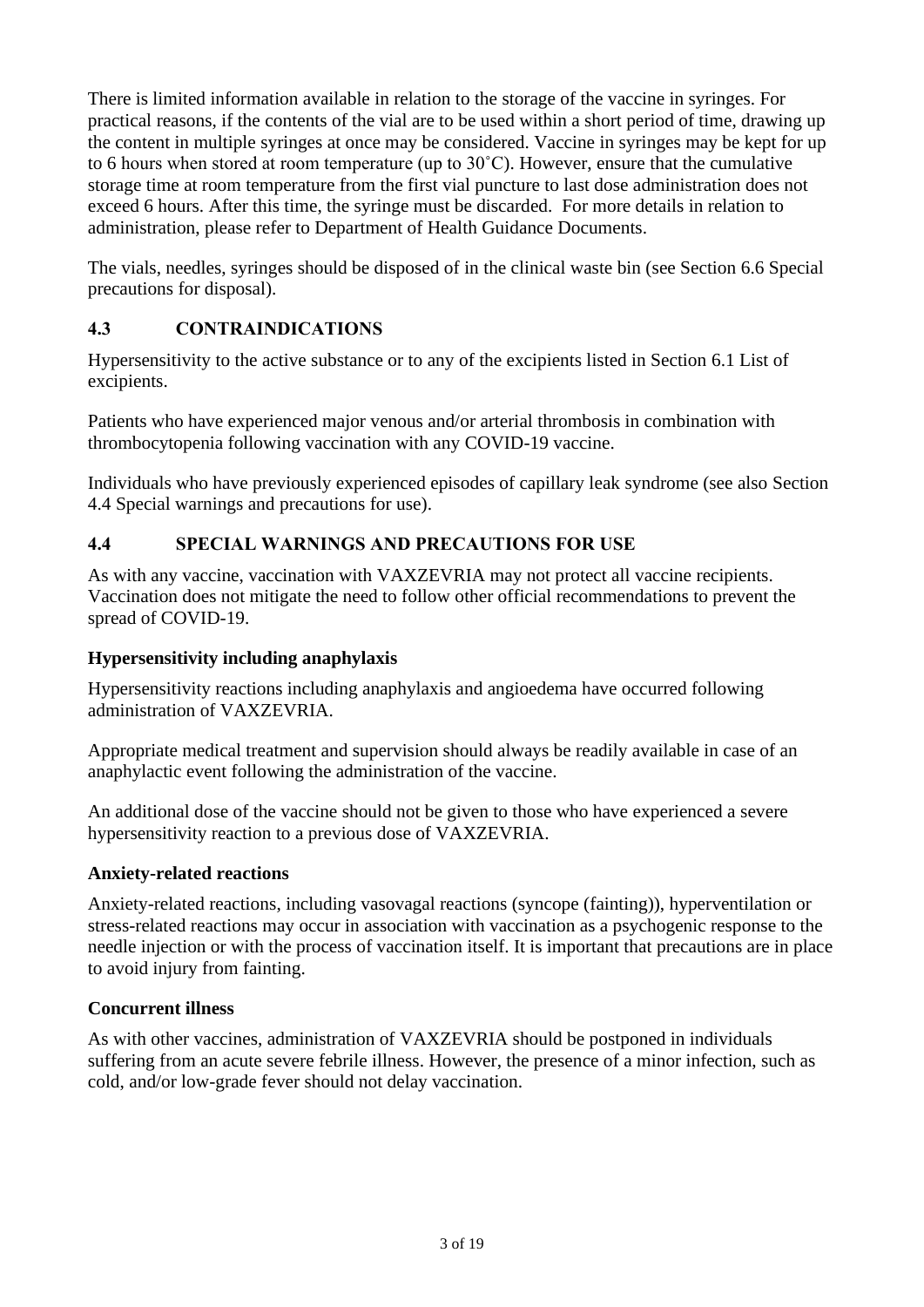## **Coagulation disorders**

## *Thrombosis and thrombocytopenia*

A very rare and serious combination of thrombosis and thrombocytopenia including thrombosis with thrombocytopenia syndrome (TTS), in some cases accompanied by bleeding, has been observed following vaccination with VAXZEVRIA during post-marketing use. This includes cases presenting as venous thrombosis, including unusual sites such as cerebral venous sinus thrombosis, splanchnic vein thrombosis, as well as arterial thrombosis, concomitant with thrombocytopenia. The majority of the events occurred within the first 21 days following vaccination but have also been reported after this period. Some events had a fatal outcome. The reporting rates after the second dose are lower compared to after the first dose. See also Section [4.3](#page-2-1) [Contraindications.](#page-2-1)

The incidence of TTS following a third dose of VAXZEVRIA has not yet been determined, including in people who have received a third dose of VAXZEVRIA following another type COVID-19 vaccine.

Whilst specific risk factors for thromboembolism in combination with thrombocytopenia have not been identified, cases have occurred in patients with a previous history of thrombosis, as well as in patients with autoimmune disorders, including immune thrombocytopenia. The benefits and risks of vaccination should be considered in these patients. Cases have also occurred in patients without other risk factors for thrombosis and thrombocytopenia. As a precautionary measure, administration of VAXZEVRIA in patients with a history of cerebral venous sinus thrombosis with thrombocytopenia or heparin induced thrombocytopenia (HIT) should only be considered when the benefit outweighs any potential risks.

#### *Venous thromboembolic events without thrombocytopenia*

Venous thromboembolic events without accompanying thrombocytopenia, including events of cerebrovascular venous and sinus thrombosis (CVST) have been reported following vaccination with VAXZEVRIA. Although a causal relationship has not been established, these events can be fatal and may require different treatment approaches than TTS. Healthcare professionals should consult applicable guidance.

## *Thrombocytopenia*

Cases of thrombocytopenia, including immune thrombocytopenia (ITP), have been reported after receiving VAXZEVRIA, typically within the first four weeks after vaccination. Very rarely, these presented with very low platelet levels ( $\langle 20 \times 10^9 \text{ per L} \rangle$  and/or were associated with bleeding. Cases with fatal outcome have been reported.

Some of these cases occurred in individuals with a history of ITP. If an individual has a history of a thrombocytopenic disorder, such as ITP, the risk of developing low platelet levels should be considered before administering the vaccine and platelet monitoring is recommended after vaccination.

Healthcare professionals should be alert to the signs and symptoms of thrombosis and thrombocytopenia as well as coagulopathies. Vaccinated individuals should be instructed to seek immediate medical attention if they develop symptoms such as a severe or persistent headache, blurred vision, confusion, seizures, shortness of breath, chest pain, leg swelling, leg pain, persistent abdominal pain or unusual skin bruising and/or petechia a few days after vaccination.

Individuals diagnosed with thrombocytopenia within 21 days of vaccination with VAXZEVRIA, should be actively investigated for signs of thrombosis. Similarly, individuals who present with thrombosis within 21 days of vaccination should be evaluated for thrombocytopenia.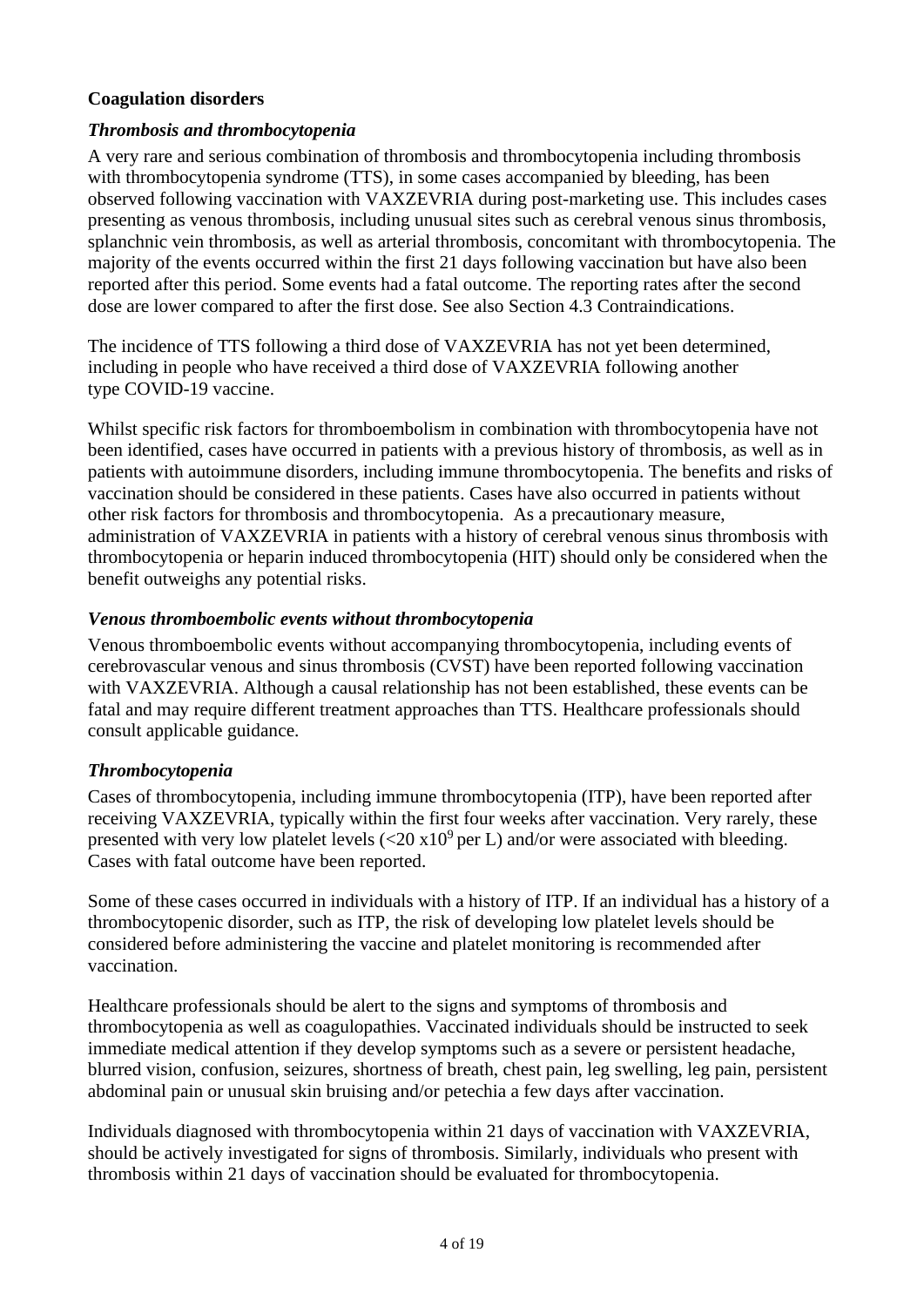Since medical management of a post-vaccine thrombosis with thrombocytopenia may be different from medical management of other thromboses, if a patient presents with thrombosis and/or thrombocytopenia after receiving a vaccine, healthcare professionals should consult applicable guidance and seek advice from a specialist haematologist to diagnose and treat this condition.

## *Risk of bleeding with intramuscular administration*

As with other intramuscular injections, VAXZEVRIA should be given with caution to individuals with thrombocytopenia, any coagulation disorder or to persons on anticoagulation therapy, because bleeding or bruising may occur following an intramuscular administration in these individuals.

## **Capillary leak syndrome**

Very rare cases of capillary leak syndrome (CLS) have been reported in the first days after vaccination with VAXZEVRIA. A history of CLS was apparent in some of these cases. Fatal outcome has been reported. CLS is a rare disorder characterised by acute episodes of oedema mainly affecting the limbs, hypotension, haemoconcentration and hypoalbuminaemia. Patients with an acute episode of CLS following vaccination require prompt recognition and treatment. Intensive support therapy is usually warranted. Individuals with a known history of CLS should not be vaccinated with this vaccine (see Section [4.3](#page-2-1) [Contraindications\)](#page-2-1).

## **Neurological events**

Guillain-Barré Syndrome (GBS) has been reported very rarely following vaccination with VAXZEVRIA.

Transverse myelitis (TM) has been reported very rarely following vaccination with VAXZEVRIA. Healthcare professionals should be alert of TM signs and symptoms to ensure correct diagnosis, in order to initiate adequate supportive care and treatment, and to rule out other causes.

Very rare events of demyelinating disorders have been reported following vaccination with VAXZEVRIA, a causal relationship has not been established. Healthcare professionals should be alert of signs and symptoms of demyelinating disorders to ensure correct diagnosis, in order to initiate adequate supportive care and treatment, and to rule out other causes.

## **Immunocompromised individuals**

The immunogenicity, efficacy and safety of VAXZEVRIA has not been assessed in immunocompromised individuals, including those receiving immunosuppressive therapy. The immunogenicity of vaccines may be lower in immunosuppressed patients.

## **Duration of protection**

The duration of protection has not yet been established. Studies are ongoing.

## **Use in individuals with significant co-morbidities**

There are currently limited data available for the efficacy and safety in individuals with significant co-morbidities. The decision to immunise an individual should be made on the basis of potential benefits over risks to that individual.

## **Paediatric use**

The safety and efficacy of VAXZEVRIA in children and adolescents (aged <18 years old) have not yet been established. No data are available.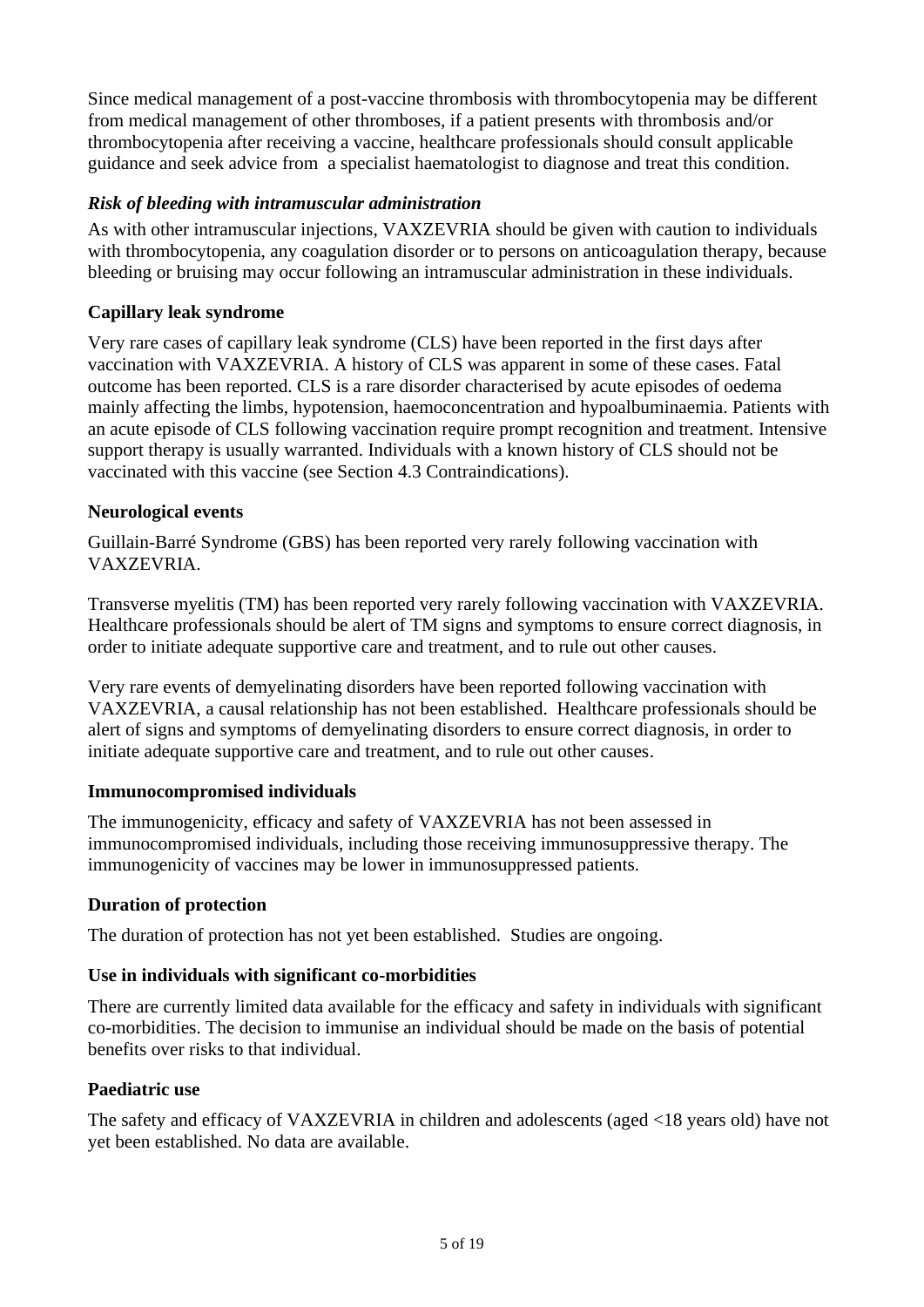## **Effects on laboratory tests**

Vaccination with VAXZEVRIA leads to the development of antibodies to the SARS-CoV-2 S protein. This does not interfere with results from SARS-CoV-2 PCR testing.

#### **4.5 INTERACTIONS WITH OTHER MEDICINES AND OTHER FORMS OF INTERACTIONS**

The safety, immunogenicity and efficacy of co-administration of VAXZEVRIA with other vaccines have not been evaluated.

## **4.6 FERTILITY, PREGNANCY AND LACTATION**

## **Effects on fertility**

In a combined fertility and developmental toxicity study, female mice were intramuscularly administered  $3.71x10^{10}$  virus particles (>1000 times the clinical dose of virus particles/Kg) of VAXZEVRIA 13 days before mating and on gestation day 6. SARS COV-2 glycoprotein antibodies were present in maternal animals from prior to mating to the end of the study on gestational day 17.5 as well as in fetuses. There were no vaccine-related effects on female fertility and pregnancy rate. A biodistribution study conducted in mice did not show quantifiable distribution of virus particles to the gonads (testes, ovaries) following IM injection.

## **Use in pregnancy – Category B1**

There are a limited amount of data from the use of VAXZEVRIA in pregnant women, or women who became pregnant after receiving the vaccine. The data are insufficient to inform on vaccineassociated risk.

Animal studies did not indicate harmful effects with respect to reproductive toxicity. In a combined fertility and developmental toxicity study, female mice were intramuscularly administered VAXZEVRIA before the start of mating (premating day 13) and gestation day 6 or twice during gestation (gestation days 6 and 15) with  $3.71 \times 10^{10}$  virus particles (>1000 times the clinical dose on a virus particle/Kg basis). There were no significant vaccine-related adverse effects on embryofetal development or parturition. In this study, vaccine elicited detectable anti-SARS-CoV-2 Sglycoprotein maternal antibodies were transferred to the fetuses and pups indicating placental transfer.

As a precautionary measure, vaccination with VAXZEVRIA is not recommended during pregnancy. Use of VAXZEVRIA in pregnant women should be based on an assessment of whether the benefits of vaccination outweigh the potential risks.

## **Use in lactation**

There are no or limited data from the use of VAXZEVRIA in lactating women. A risk to breastfed newborns/infants cannot be excluded.

In animal studies, lactational transfer of anti-SARS-CoV-2 S antibodies from maternal female mice to pups was observed. In a reproductive and development toxicity study, VAXZEVRIA did not induce maternal or developmental toxicity following two vaccine doses during gestation. In this study, vaccine elicited detectable anti-SARS-CoV-2 S-glycoprotein maternal antibodies were transferred to the fetuses and pups indicating lactational transfer.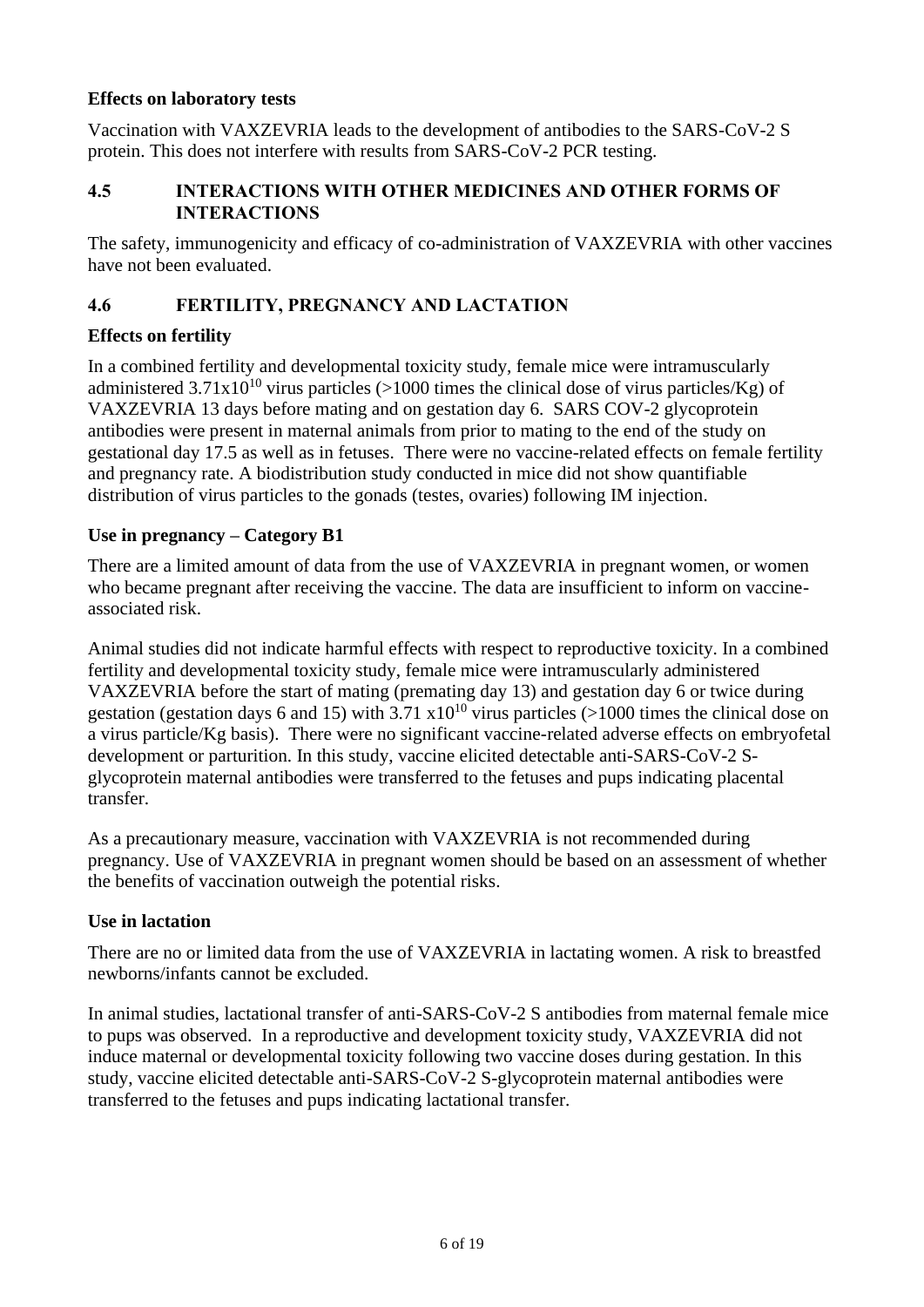# **4.7 EFFECTS ON ABILITY TO DRIVE AND USE MACHINES**

VAXZEVRIA has no or negligible influence on the ability to drive and use machines. However, some of the adverse reactions mentioned under Section [4.8](#page-6-0) [Adverse effects \(Undesirable effects\)](#page-6-0) may temporarily affect the ability to drive or use machines.

# <span id="page-6-0"></span>**4.8 ADVERSE EFFECTS (UNDESIRABLE EFFECTS)**

# **Clinical trials**

# *Overall summary of the safety profile from the pivotal Oxford clinical trials*

The overall safety of VAXZEVRIA is based on an analysis (data lock: 7 December 2020) of pooled data from four clinical trials (COV001, COV002, COV003 and COV005) conducted in the United Kingdom, Brazil, and South Africa. At the time of analysis, 24, 244 participants ≥18 years old had been randomised and received either VAXZEVRIA or control. Out of these, 12, 282 received at least one dose of VAXZEVRIA, with a median duration of follow-up of 4.5 months.

Demographic characteristics were generally similar among participants who received VAXZEVRIA and those who received control. Overall, among the participants who received VAXZEVRIA, 89.8% were aged 18 to 64 years and 10.2% were 65 years of age or older. The majority of recipients were White (75.5%), 9.8% were Black and 3.7% were Asian; 55.8% were female and 44.2% male.

The most frequently reported adverse reactions were injection site tenderness (>60%); injection site pain, headache, fatigue (>50%); myalgia, malaise (>40%); pyrexia, chills (>30%); and arthralgia, nausea (>20%). The majority of adverse reactions were mild to moderate in severity and usually resolved within a few days of vaccination.

Following vaccination, recipients may experience multiple adverse reactions occurring at the same time (for example, myalgia/arthralgia, headache, chills, pyrexia and malaise). If a recipient reports persistent symptoms, alternative causes should be considered.

When compared with the first dose, adverse reactions reported after the second dose were milder and reported less frequently.

Adverse reactions were generally milder and reported less frequently in older adults  $(\geq 65$  years old).

In the COV001 study, the observed reactogenicity in participants who received a booster dose (third dose) following a 2 dose primary vaccination course was consistent with the known reactogenicity profile of VAXZEVRIA, and was lower after the third dose compared with after the first dose.

Analgesic and/or anti-pyretic medicinal products (e.g. paracetamol-containing products) may be used to provide symptomatic relief from post-vaccination adverse reactions.

Safety in subgroups including the frail elderly, immunosuppressed, and pregnancy is unknown due to the low number of representative participants from these groups. Further information will become available from ongoing clinical studies and pharmacovigilance programmes.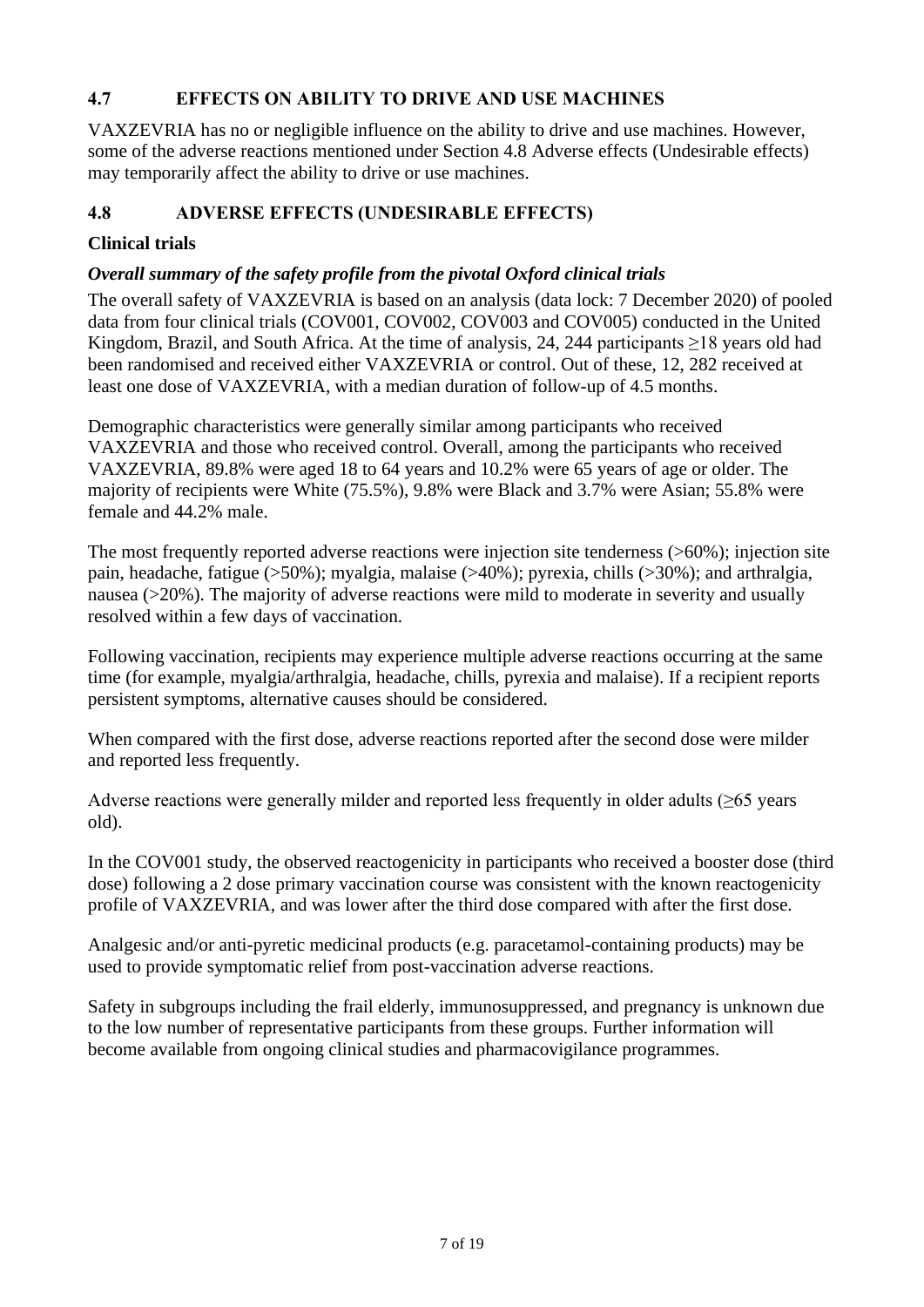#### *Adverse drug reactions from the pivotal Oxford clinical trials*

*Adverse drug reactions (ADRs) are organised by MedDRA System Organ Class (SOC). Within each SOC, preferred terms are arranged by decreasing frequency and then by decreasing seriousness. Frequencies of occurrence of adverse reactions are defined as: very common (≥1/10); common (≥1/100 to <1/10); uncommon (≥1/1,000 to <1/100); rare (≥1/10,000 to <1/1000); very rare (<1/10,000) and not known (cannot be estimated from available data).*

| <b>MedDRA SOC</b>                       | Adverse reaction <sup>b</sup><br><b>VAXZEVRIA</b><br>$(N=10, 317)$      |                        | Control <sup>c</sup><br>$(N=10, 141)$ |  |  |
|-----------------------------------------|-------------------------------------------------------------------------|------------------------|---------------------------------------|--|--|
| Blood and lymphatic<br>system disorders | Lymphadenopathy <sup>d</sup>                                            | Uncommon $(0.3\%)$     | Uncommon $(0.3\%)$                    |  |  |
| Nervous system disorders                | Headache                                                                | Very common (52.7%)    | Very common (39.8%)                   |  |  |
|                                         | Dizziness <sup>d</sup>                                                  | Uncommon $(0.7\%)$     | Uncommon $(0.7\%)$                    |  |  |
|                                         | Somnolence <sup>d</sup>                                                 | Uncommon $(0.5\%)$     | Uncommon $(0.3\%)$                    |  |  |
| Gastrointestinal disorders              | Nausea                                                                  | Very common (22.2%)    | Very common (13.4%)                   |  |  |
|                                         | Vomiting<br>Common (1.8%)                                               |                        | Uncommon $(0.9\%)$                    |  |  |
|                                         | Diarrhoea <sup>d</sup>                                                  | Common (1.6%)          | Common $(1.5\%)$                      |  |  |
|                                         | Abdominal paind                                                         | Uncommon $(0.6\%)$     | Uncommon $(0.4\%)$                    |  |  |
| Skin and subcutaneous                   | Hyperhidrosis <sup>d</sup>                                              | Uncommon (0.4%)        | Uncommon $(0.2\%)$                    |  |  |
| tissue disorders                        | Pruritus <sup>d</sup>                                                   | Uncommon $(0.3\%)$     | Uncommon $(0.3\%)$                    |  |  |
|                                         | Rash <sup>d</sup>                                                       | Uncommon $(0.2\%)$     | Uncommon $(0.3\%)$                    |  |  |
|                                         | Urticaria <sup>d</sup>                                                  | Uncommon $(0.1\%)$     | Uncommon $(0.1\%)$                    |  |  |
| Musculoskeletal and                     | Muscle pain (Myalgia)                                                   | Very common (43.9%)    | Very common (22.3%)                   |  |  |
| connective tissue disorders             | Joint pain (Arthralgia)                                                 | Very common $(26.6\%)$ | Very common (13.0%)                   |  |  |
|                                         | Pain in extremity <sup>d</sup>                                          | Common (1.3%)          | Uncommon $(0.8\%)$                    |  |  |
| General disorders and                   | Local                                                                   |                        |                                       |  |  |
| administration site<br>conditions       | Injection site tenderness                                               | Very common (63.8%)    | Very common (40.1%)                   |  |  |
|                                         | Injection site pain                                                     | Very common (54.3%)    | Very common (37.5%)                   |  |  |
|                                         | Injection site warmth                                                   | Very common (17.9%)    | Very common (15.2%)                   |  |  |
|                                         | Injection site itch (Injection site<br>pruritus)                        | Very common $(13.1\%)$ | Common (7.8%)                         |  |  |
|                                         | Injection site swelling                                                 | Common (3.4%)          | Common $(1.6\%)$                      |  |  |
|                                         | Injection site redness (Injection<br>Common $(3.1\%)$<br>site erythema) |                        | Common $(1.4\%)$                      |  |  |
|                                         | Systemic                                                                |                        |                                       |  |  |
|                                         | Fatigue                                                                 | Very common (53.0%)    | Very common (38.6%)                   |  |  |
|                                         | Malaise                                                                 | Very common (44.4%)    | Very common $(21.0\%)$                |  |  |
|                                         | Feverishness <sup>e</sup> (Pyrexia)                                     | Very common (33.5%)    | Very common (11.0%)                   |  |  |
|                                         | Chills                                                                  | Very common (32.2%)    | Common $(8.4\%)$                      |  |  |
|                                         | Fever <sup>e</sup> (Pyrexia)                                            | Common (7.6%)          | Common $(1.5\%)$                      |  |  |
|                                         | Influenza-like illness <sup>d</sup>                                     | Common $(1.1\%)$       | Uncommon $(0.7\%)$                    |  |  |

## **Table 1 Adverse Drug Reactions (ADR) primary analysis – pooled data set (safety analysis set<sup>a</sup> )**

<sup>a</sup> Frequencies of ADRs are reported from the safety analysis set where participants received the recommended dose  $(5\times10^{10} \text{ vp})$ as their first dose.

<sup>b</sup> Solicited event reporting terms, where applicable MedDRA preferred terms are given in parentheses

<sup>c</sup> Control was either meningococcal vaccine or saline solution

<sup>d</sup> Unsolicited adverse reactions

<sup>e</sup> Defined as: Feverishness, (subjective) a self-reported feeling of having a fever; Fever, (objective) ≥38°C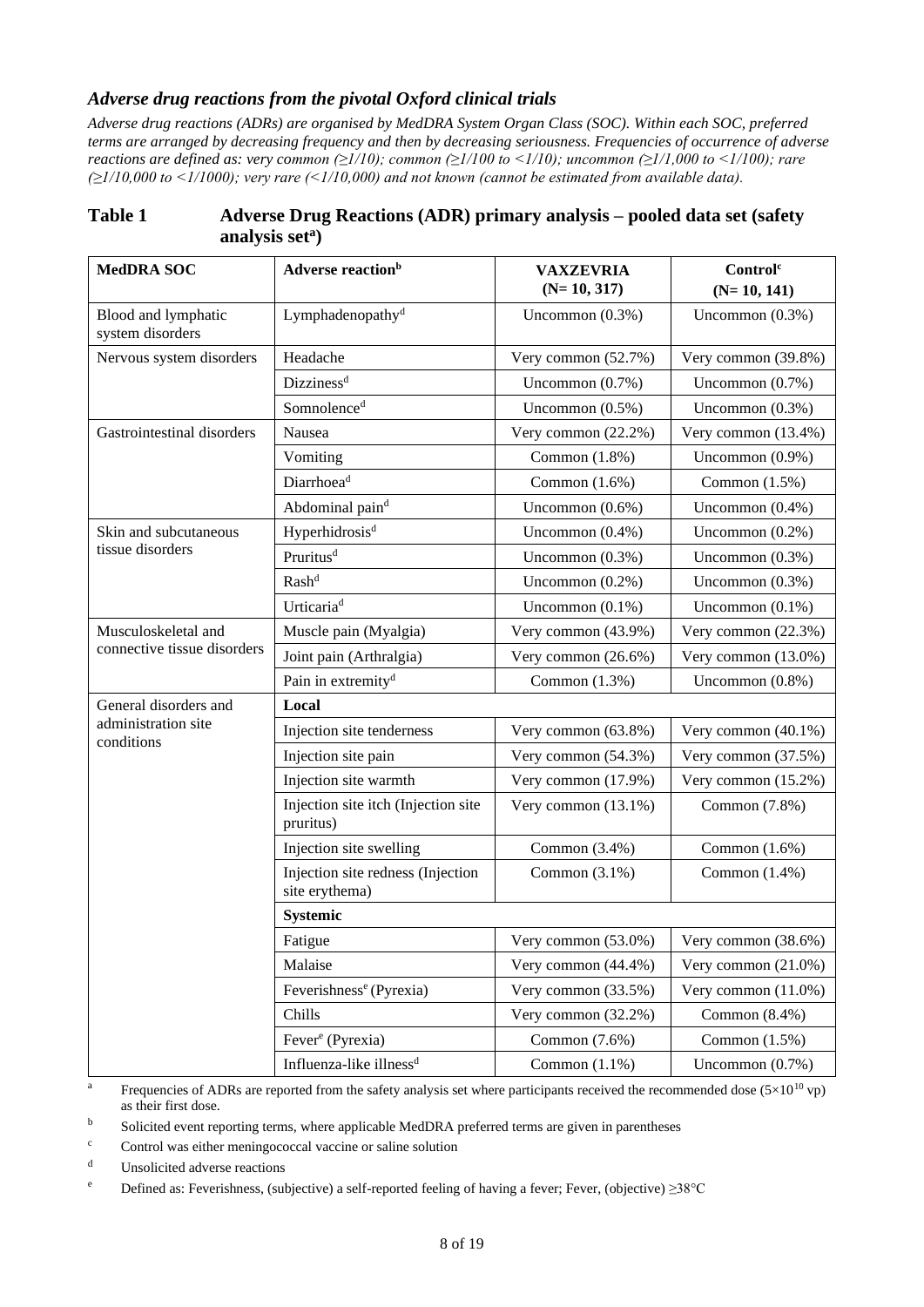# *Summary of the safety data from Phase III clinical trial D8110C00001*

Additional safety of VAXZEVRIA was established in a randomised Phase III clinical trial conducted in the United States, Peru and Chile. At the time of the analysis, 32,379 participants ≥18 years old had received at least one dose, including 21,587 in the VAXZEVRIA group and 10,792 in the placebo group.

Demographic characteristics were generally similar among participants who received VAXZEVRIA and those who received placebo. Overall, among the participants who received VAXZEVRIA 77.6% were 18 to 64 years and 22.4% were ≥65 years of age. Seventy-nine percent (79%) of the participants were White, 8.3% were Black, 4.4% were Asian, 4.0% were American Indian or Alaska Native, 0.3% were Native Hawaiian or Other Pacific Islander, 2.4% were of multiple races and 1.7% were not reported or unknown; 44.4% were female and 55.6% male.

The safety profile observed in this Phase III clinical trial was consistent with pooled analysis of data from the United Kingdom, Brazil and South Africa (pivotal Oxford clinical trials - COV001, COV002, COV003 and COV005). Adverse reactions seen in this Phase 3 clinical trial were observed at similar frequencies as seen in the pooled analysis except the following: feverishness (pyrexia)  $(0.7\%)$ , arthralgia  $(1.1\%)$ , injection site warmth  $(\leq 0.1\%)$  and injection site pruritus (0.2%). These adverse reactions were solicited adverse events in the COV001, COV002, COV003 and COV005 studies whereas the D8110C00001 clinical trial did not include these as solicited symptoms to report.

#### **Post-marketing experience**

| Immune system disorders                        | *Anaphylactic reaction                                                                                                                                                                                                                                                                                                                                                                                                                                                                                                                                                                                                                                       |
|------------------------------------------------|--------------------------------------------------------------------------------------------------------------------------------------------------------------------------------------------------------------------------------------------------------------------------------------------------------------------------------------------------------------------------------------------------------------------------------------------------------------------------------------------------------------------------------------------------------------------------------------------------------------------------------------------------------------|
| Skin and subcutaneous<br>tissue disorders      | *Angioedema                                                                                                                                                                                                                                                                                                                                                                                                                                                                                                                                                                                                                                                  |
| Vascular disorders                             | A very rare and serious combination of thrombosis and thrombocytopenia including<br>thrombosis with thrombocytopenia syndrome (TTS), in some cases accompanied by<br>bleeding, has been observed. This includes cases presenting as venous thrombosis,<br>including unusual sites such as cerebral venous sinus thrombosis, splanchnic vein<br>thrombosis, as well as arterial thrombosis, concomitant with thrombocytopenia (see<br>Section 4.4 Special warnings and precautions for use).<br>*Cerebrovascular venous and sinus thrombosis without thrombocytopenia.<br>Capillary leak syndrome (see Section 4.4 Special warnings and precautions for use). |
| <b>Blood and lymphatic</b><br>system disorders | Thrombocytopenia (frequency very rare).<br>*Immune thrombocytopenia.                                                                                                                                                                                                                                                                                                                                                                                                                                                                                                                                                                                         |
| Nervous system disorders                       | Guillain-Barré syndrome (GBS) (frequency very rare)<br>Paraesthesia and hypoaesthesia (frequency: uncommon). Many of these events were<br>co-reported with reactogenicity events.<br>*Transverse myelitis                                                                                                                                                                                                                                                                                                                                                                                                                                                    |

The following adverse reactions were not observed during clinical trials and have been spontaneously reported during worldwide post-authorisation use of VAXZEVRIA.

\* The frequency of these adverse reactions is 'not known' (cannot be estimated from available data as the reports come from a population of unknown size).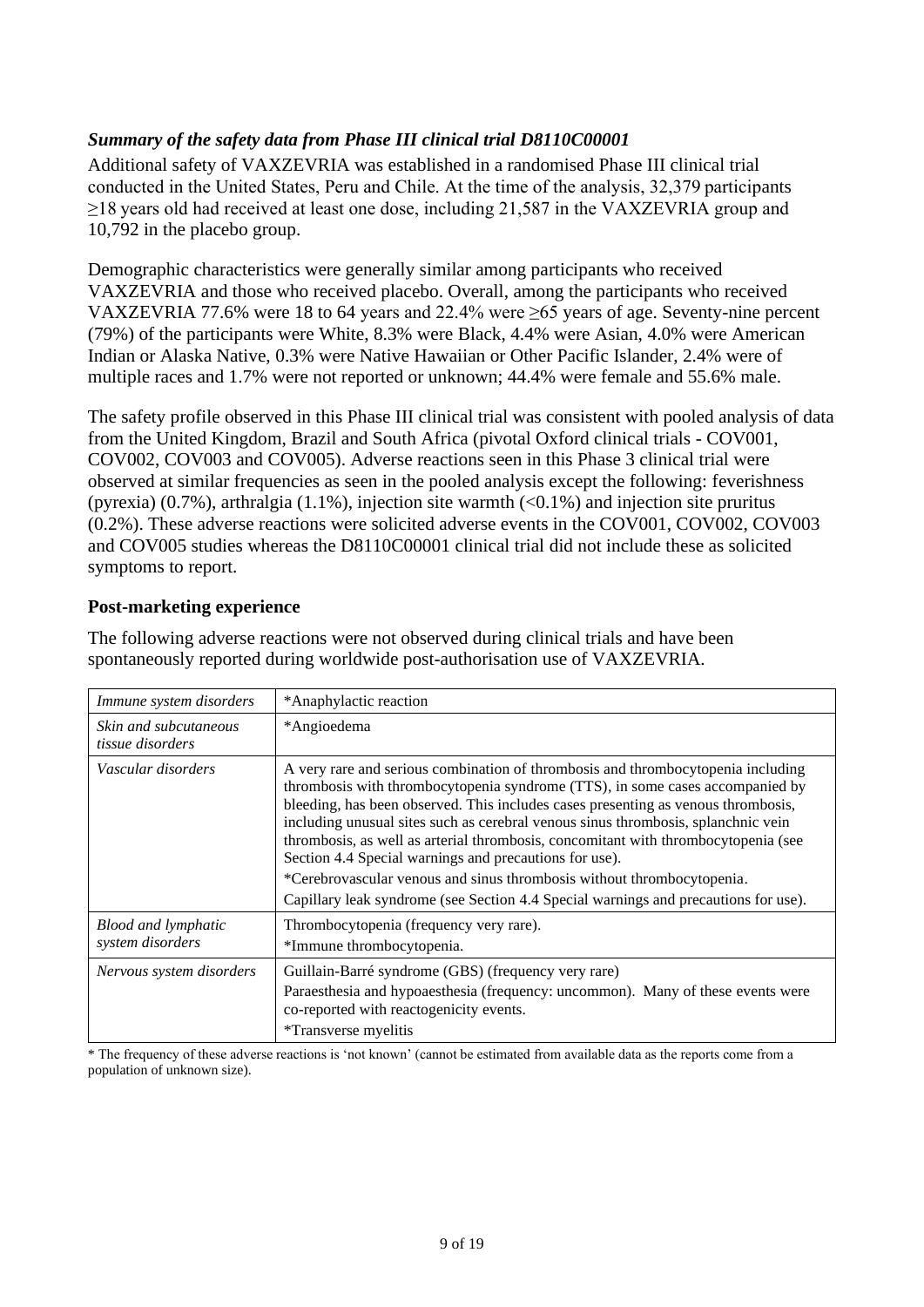## **Reporting suspected adverse effects**

Reporting suspected adverse reactions after registration of the medicinal product is important. It allows continued monitoring of the benefit-risk balance of the medicinal product. Healthcare professionals are asked to report any suspected adverse reactions at www.tga.gov.au/reportingproblems.

## **4.9 OVERDOSE**

Experience of overdose is limited.

There is no specific treatment for an overdose with VAXZEVRIA. In the event of an overdose, the individual should be monitored and provided with symptomatic treatment as appropriate.

For information on the management of overdose, contact the Poison Information Centre on 131126 (Australia).

# **5 PHARMACOLOGICAL PROPERTIES**

# <span id="page-9-0"></span>**5.1 PHARMACODYNAMIC PROPERTIES**

## **Mechanism of action**

VAXZEVRIA is a monovalent vaccine composed of a single recombinant, replication-deficient chimpanzee adenovirus (ChAdOx1) vector encoding the S glycoprotein of SARS-CoV-2. Following administration, the S glycoprotein of SARS-CoV-2 is expressed locally stimulating neutralizing antibody and cellular immune responses.

# **Clinical trials**

This section will be updated as evidence emerges from ongoing clinical studies.

# *Efficacy of two doses of VAXZEVRIA*

# *Primary analysis of pooled data from COV001, COV002, COV003, and COV005*

The efficacy and safety of VAXZEVRIA has been evaluated based on the primary analysis (data lock: 7 December 2020) of pooled data from four pivotal on-going randomised, blinded, controlled Oxford clinical trials: a Phase I/II Study, COV001 (NCT04324606), in healthy adults 18 to 55 years of age in the UK; a Phase II/III Study, COV002 (NCT04400838), in adults ≥18 years of age (including the elderly) in the UK; a Phase III Study, COV003 (ISRCTN89951424), in adults ≥18 years of age (including the elderly) in Brazil; and a Phase I/II study, COV005 (NCT04444674), in adults aged 18 to 65 years of age in South Africa. The studies excluded participants with severe and/or uncontrolled cardiovascular, gastrointestinal, liver, renal, endocrine/metabolic disease, and neurological illnesses; as well as those with severe immunosuppression. In studies COV001 and COV002, licensed seasonal influenza and pneumococcal vaccinations were permitted (at least 7 days before or after their study vaccine). All participants are planned to be followed for up to 12 months, for assessments of safety and efficacy against COVID-19 disease. These studies are ongoing.

In the pooled analysis for efficacy, participants  $\geq$ 18 years of age received two doses of VAXZEVRIA (N=8, 597) or control (meningococcal vaccine or saline) (N=8, 581). Participants randomised to VAXZEVRIA received either two standard doses [SD] ( $5\times10^{10}$  vp per dose) or one low dose [LD] (2.2×10<sup>10</sup> vp) followed by one SD (5×10<sup>10</sup>vp), administered via IM injection.

Because of logistical constraints, the interval between dose 1 and dose 2 ranged from 3 to 28 weeks, with 77.0% of participants receiving their two doses within the interval of 4 to 12 weeks.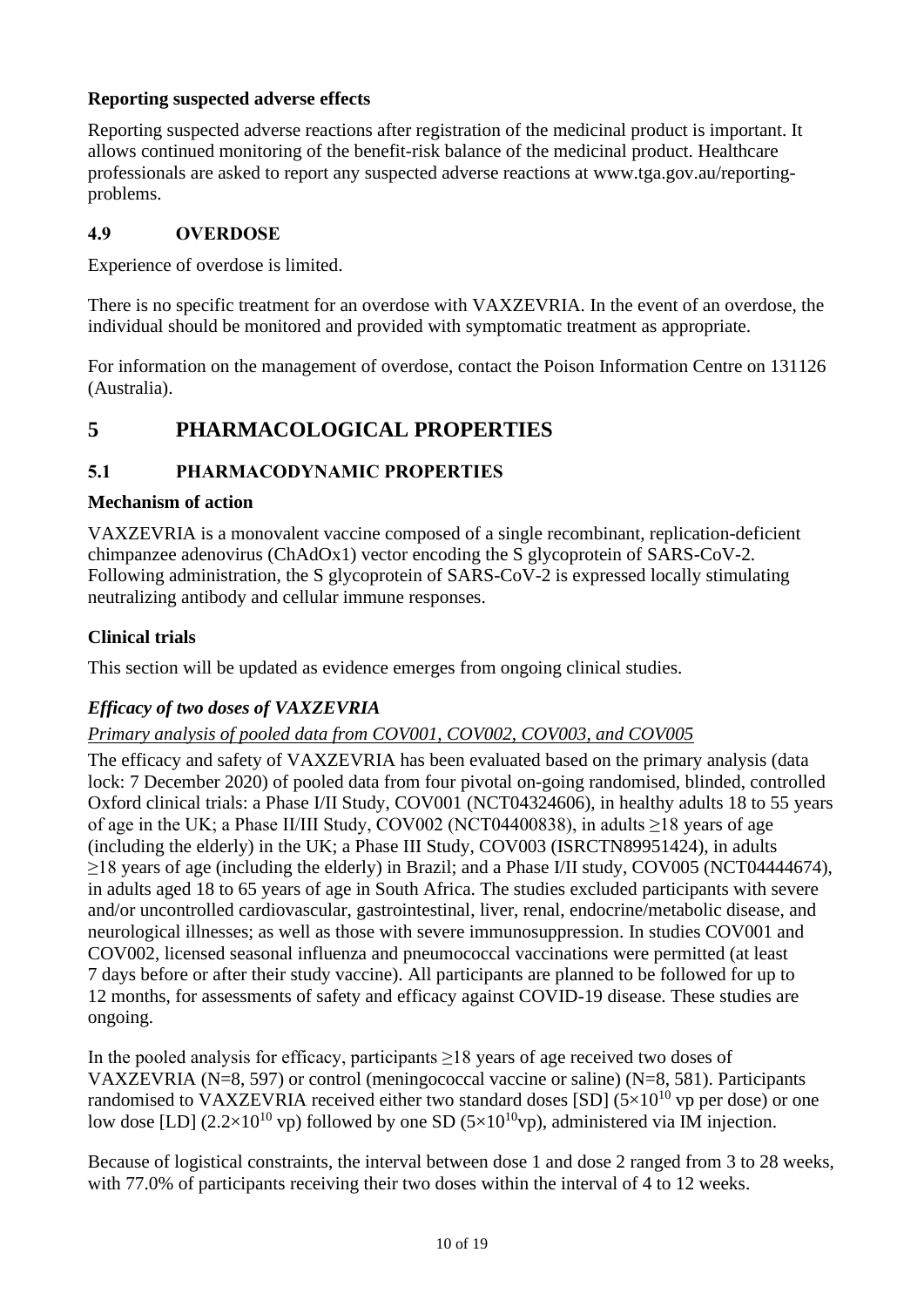Baseline demographics were well balanced across VAXZEVRIA and control treatment groups. In the pooled analysis, among the participants who received VAXZEVRIA, 91.8% of participants were 18 to 64 years old (with 8.2% aged 65 or older); 56.0% of subjects were female; 74.9% were White, 10.1% were Black and 3.7% were Asian. A total of 3, 056 (35.5%) participants had at least one pre-existing mild comorbidity (defined as a BMI  $\geq$ 30 Kg/m<sup>2</sup>, cardiovascular disorder, respiratory disease or diabetes). At the time of primary analysis the median follow-up time postdose 1 was 4.7 months and post-dose 2 was 2.7 months.

The primary efficacy endpoint was symptomatic COVID-19 infection, defined as objective fever (≥37.8°C), cough, shortness of breath, anosmia, or ageusia with virologically confirmed COVID-19 occurring ≥15 days post second dose, in participants without serological evidence of previous SARS-CoV-2 infection. Final determination of COVID-19 cases were made by an adjudication committee, who also assigned disease severity according to the WHO clinical progression scale. A total of 332 participants met the primary efficacy endpoint criteria. VAXZEVRIA significantly decreased the incidence of COVID-19 compared to control (see [Table](#page-10-0) 2).

## <span id="page-10-0"></span>**Table 2 VAXZEVRIA efficacy against COVID-19 in the pivotal Oxford clinical trials (COV001, COV002, COV003 and COV005)**

|                                                                                                                                                          | <b>VAXZEVRIA</b> |                                             | <b>Control</b> |                                             |                                           |
|----------------------------------------------------------------------------------------------------------------------------------------------------------|------------------|---------------------------------------------|----------------|---------------------------------------------|-------------------------------------------|
| <b>Population</b>                                                                                                                                        | N                | Number of<br>COVID-19<br>cases, $n$ $(\% )$ | N              | Number of<br>COVID-19<br>cases, $n$ $(\% )$ | Vaccine efficacy %<br>$(95\% \text{ CI})$ |
| Primary analysis population                                                                                                                              |                  |                                             |                |                                             |                                           |
| Participants who had 2 doses of<br>VAXZEVRIA & were seronegative<br>at baseline & followed $\geq$ 15 days<br>after the 2 <sup>nd</sup> dose <sup>a</sup> | 8,597            | 84 (0.98)                                   | 8,581          | 248 (2.89)                                  | 66.73<br>(57.41, 74.01)                   |
| Licensing regimen                                                                                                                                        |                  |                                             |                |                                             |                                           |
| Participants who had 2 doses of the<br>standard dose & were followed for<br>$\geq$ 15 days after the 2 <sup>nd</sup> dose.                               | 7,201            | 74 (1.03)                                   | 7,179          | 197 (2.74)                                  | 63.09<br>(51.81, 71.73)                   |

 $N =$  Number of subjects included in each group;  $n =$  Number of subjects having a confirmed event; CI = Confidence Interval

Some of the participants in this group received an initial LD. These were included in the primary analysis as the immune response in this group was similar to that in the SD and efficacy would therefore be expected to be the same. However, when this subgroup was analysed, the efficacy was greater. There are many factors other than having a LD that may have influenced the results (including lower age, longer duration between doses), thus the use of a LD will not be considered further for regulatory purposes. Two doses of vaccine are required.

The level of protection gained from a single dose of VAXZEVRIA was assessed in an exploratory analysis that included participants who had received one dose. Participants were censored from the analysis at the earliest time point of when they received a second dose or at 12 weeks post-dose 1. In this population, vaccine efficacy from 22 days post-dose 1 was 71.42% (95% CI: 51.11; 84.08 [VAXZEVRIA 18/9,335 vs control 63/9,312]).

An exploratory analyses of the impact of duration between doses and efficacy demonstrated greater efficacy with increasing duration between vaccine doses [\(Table](#page-11-0) 3). This was supported by the immunogenicity data (see Immunogenicity [Table](#page-14-0) 5).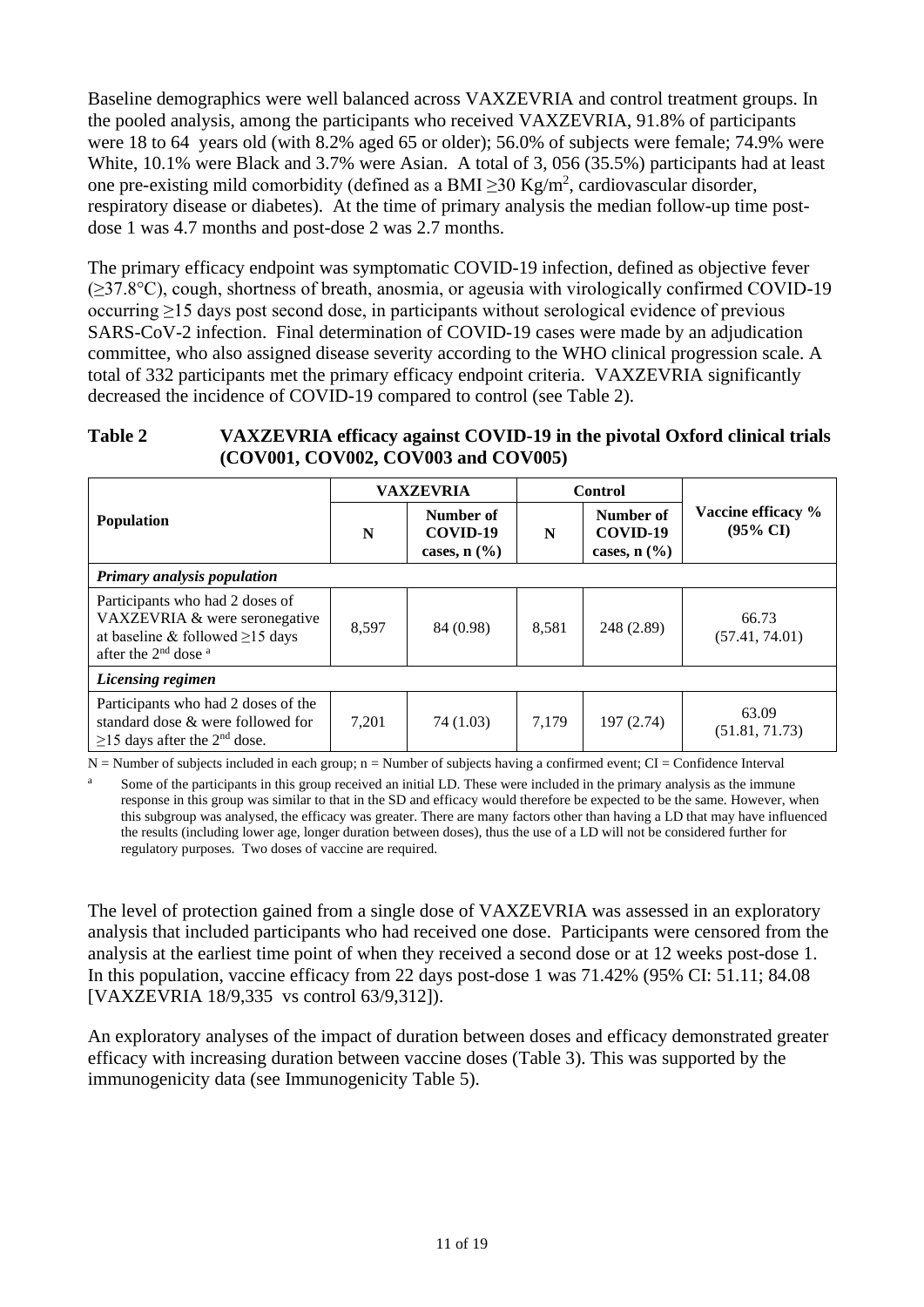## <span id="page-11-0"></span>**Table 3 Vaccine efficacy for incidence of first SARS-CoV-2 virologically confirmed symptomatic COVID-19 occurring ≥15 days post second dose by dose interval (SDSD seronegative for efficacy analysis set) in the pivotal Oxford clinical trials (COV001, COV002, COV003 and COV005)**

| <b>Dose</b><br>interval |      | Participants with events, $n$ (%)    | <b>Vaccine</b> | 95% CI (%)                         |                  |                |
|-------------------------|------|--------------------------------------|----------------|------------------------------------|------------------|----------------|
|                         | N    | <b>VAXZEVRIA</b><br>$\mathbf{n}(\%)$ | N              | <b>Control</b><br>$\mathbf{n}(\%)$ | efficacy $(\% )$ |                |
| $<$ 6 weeks             | 3890 | 35(0.90)                             | 3856           | 76 (1.97)                          | 55.10            | (33.00, 69.91) |
| $6-8$ weeks             | 1112 | 20(1.80)                             | 1009           | 44 (4.36)                          | 59.92            | (32.01, 76.37) |
| $9-11$ weeks            | 906  | 11(1.21)                             | 958            | 32(3.34)                           | 63.65            | (27.96, 81.66) |
| $>12$ weeks             | 1293 | 8(0.62)                              | 1356           | 45 (3.32)                          | 81.31            | (60.31, 91.20) |

Vaccine efficacy (VE) of VAXZEVRIA versus control and the 95% CI were estimated based on Poisson regression with robust variance including the term of treatment as well as the log of the follow-up time as an offset.

VE is defined as 1-(incidence from the VAXZEVRIA arm / incidence from the control arm) expressed as a percentage, where the risk ratio is derived from Poisson regression with robust variance. The 95% CI for the VE is obtained by taking 1 minus the 95% CI of the risk ratio derived from the model.

The observation period for the endpoint was 15 days post second dose up to 1 year in study.

COVID-19 endpoints were based on adjudicated events are adjudicated events based on virologically-confirmed results from RT-PCR or other nucleic acid amplification test; COVID-19 includes all PCR-confirmed SARS-CoV-2 events with primary symptoms or WHO grade  $\geq 4$ .

## *Efficacy against COVID-19 hospital admission and severe COVID-19 disease*

VAXZEVRIA reduced COVID-19 hospitalisation (WHO Severity grading ≥4).

In all participants who received SD as a first dose, as from 22 days post dose 1, the vaccine efficacy was 100% (97.5% CI: 69.92; Not Evaluable) with 0 (N=9, 335) cases of COVID-19 hospitalisation in participants who received VAXZEVRIA when compared to 14 (0.15%, N=9, 312) cases reported for control. Two of the COVID-19 cases reported for control (>22 days post-dose 1) were severe (WHO severity grading  $\geq 6$ ).

## *Efficacy in sub-groups*

Participants who had one or more mild comorbidities had a vaccine efficacy of 62.71% [95% CI: 44.79; 74.82]; 34 (1.11%) vs 93 (3.00%) cases of COVID-19 for VAXZEVRIA (SDSD+LDSD,  $\geq$ 15 days post-dose 2; N=3, 056) and control (N=3, 102), respectively; which was similar to the vaccine efficacy observed in the overall population.

In participants ≥65 years old who had received 2 doses of VAXZEVRIA (SDSD+LDSD, ≥15 days post-dose 2, N=703), there were 4 cases of COVID-19 compared to 8 cases for control (N=680), corresponding to a vaccine efficacy of 51.91% [95% CI: -59.98, 85.54]). A large proportion (89.6%) of older adults received their second dose  $\leq$ 6 weeks after their first. In older adults ( $\geq$ 65 years old) who had received SD as a first dose  $(\geq 22$  days post-dose 1), there were 6 cases of COVID-19 for VAXZEVRIA (N=945) compared to 13 for control (N=896), with 0 vs 2 cases in the VAXZEVRIA and control groups, respectively, leading to hospitalisation (WHO severity grading ≥4.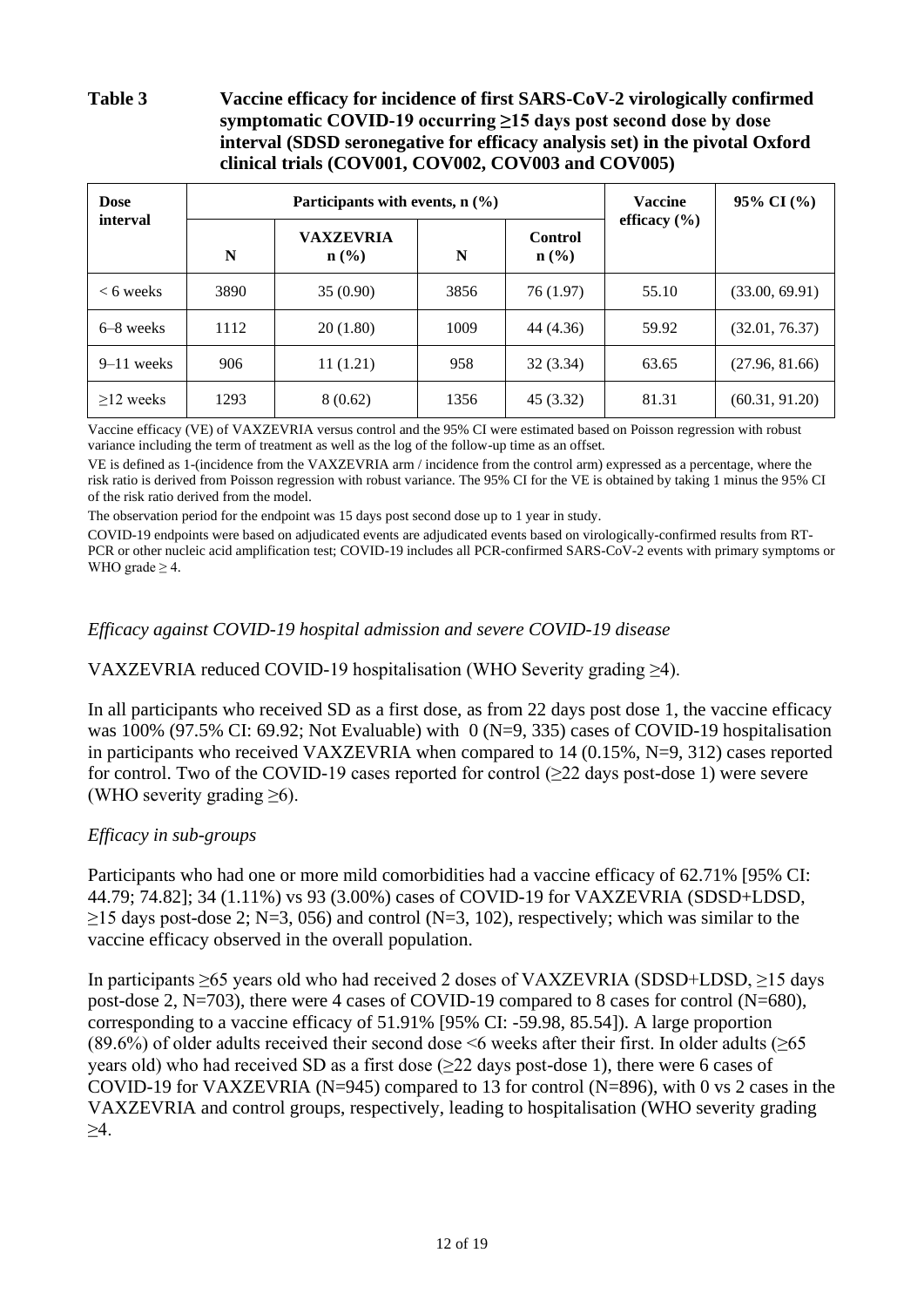# *Analysis of efficacy data from Study D8110C00001*

VAXZEVRIA has been evaluated based on an analysis from a randomised, double blinded, placebo-controlled Phase III trial conducted in the United States, Peru and Chile. The trial randomised 32,451 healthy adults or those with medically-stable chronic diseases ≥18 years of age. The study excluded participants with severe and/or uncontrolled cardiovascular, gastrointestinal, liver, renal, endocrine/metabolic disease, and neurological illnesses; as well as those with severe immunosuppression. All participants are planned to be followed for up to 1 year for assessments of efficacy against COVID-19 disease.

In the updated primary efficacy analysis 26,212 participants received two doses of VAXZEVRIA (N=17,662) or placebo (N=8,550). Participants randomised to VAXZEVRIA received ( $5 \times 10^{10}$  vp per dose) administered via IM injection on Day 1 and Day 29 (-3 to +7 days). The median dose interval was 29 days and the majority of participants received the second dose  $\geq$ 26 to  $\leq$ 36 days (95.7% and 95.3%, respectively) after dose 1.

Baseline demographics were balanced across the VAXZEVRIA and the placebo groups. Of the participants who received VAXZEVRIA, 79.1% were aged 18 to 64 years and 20.9% were  $\geq 65$ years of age; 43.8% of subjects were female. Of those randomised, 79.3% were White, 7.9% were Black, 4.2% were Asian, 4.2% were American Indian or Alaska Native, 0.3% were Native Hawaiian or Other Pacific Islander, and 2.4% were of multiple races (1.7% were unknown or not reported). A total of 10,376 (58.8%) participants who received VAXZEVRIA versus 5,105 (59.7%) who received placebo had at least one pre-existing comorbidity. At the time of analysis the median follow up time post-dose 2 was 61 days.

Comorbidity was defined as a chronic kidney disease, chronic obstructive pulmonary disease (COPD), lower immune health because of a solid organ transplant, history of obesity (BMI>30), serious heart conditions, sickle cell disease, type 1 and 2 diabetes, asthma, dementia, cerebrovascular diseases, cystic fibrosis, high blood pressure, liver disease, scarring in the lungs (pulmonary fibrosis), thalassemia, history of smoking.

Final determination of COVID-19 cases was made by an adjudication committee. A total of 203 participants had SARS-CoV-2 virologically confirmed COVID-19 occurring ≥15 days post second dose and met either the Category A or Category B criteria, and had no prior evidence of a previous SARS-CoV-2 infection.

- Pneumonia diagnosed by chest x-ray, or computed tomography scan
- Oxygen saturation of ≤94% on room air or requiring either new initiation or escalation in supplemental oxygen
- New or worsening dyspnoea/shortness of breath

*Category A: One or more of the following Category B: Two or more of the following:*

- Fever >100 $\degree$ F (>37.8 $\degree$ C) or feverishness
- New or worsening cough
- Myalgia/muscle pain
- Fatigue that interferes with activities of daily living
- Vomiting and/or diarrhoea (only one finding to be counted toward endpoint definition)
- Anosmia and/or ageusia (only one finding to be counted toward endpoint definition)

VAXZEVRIA significantly decreased the incidence of COVID 19 compared to placebo (see [Table](#page-13-0) 4).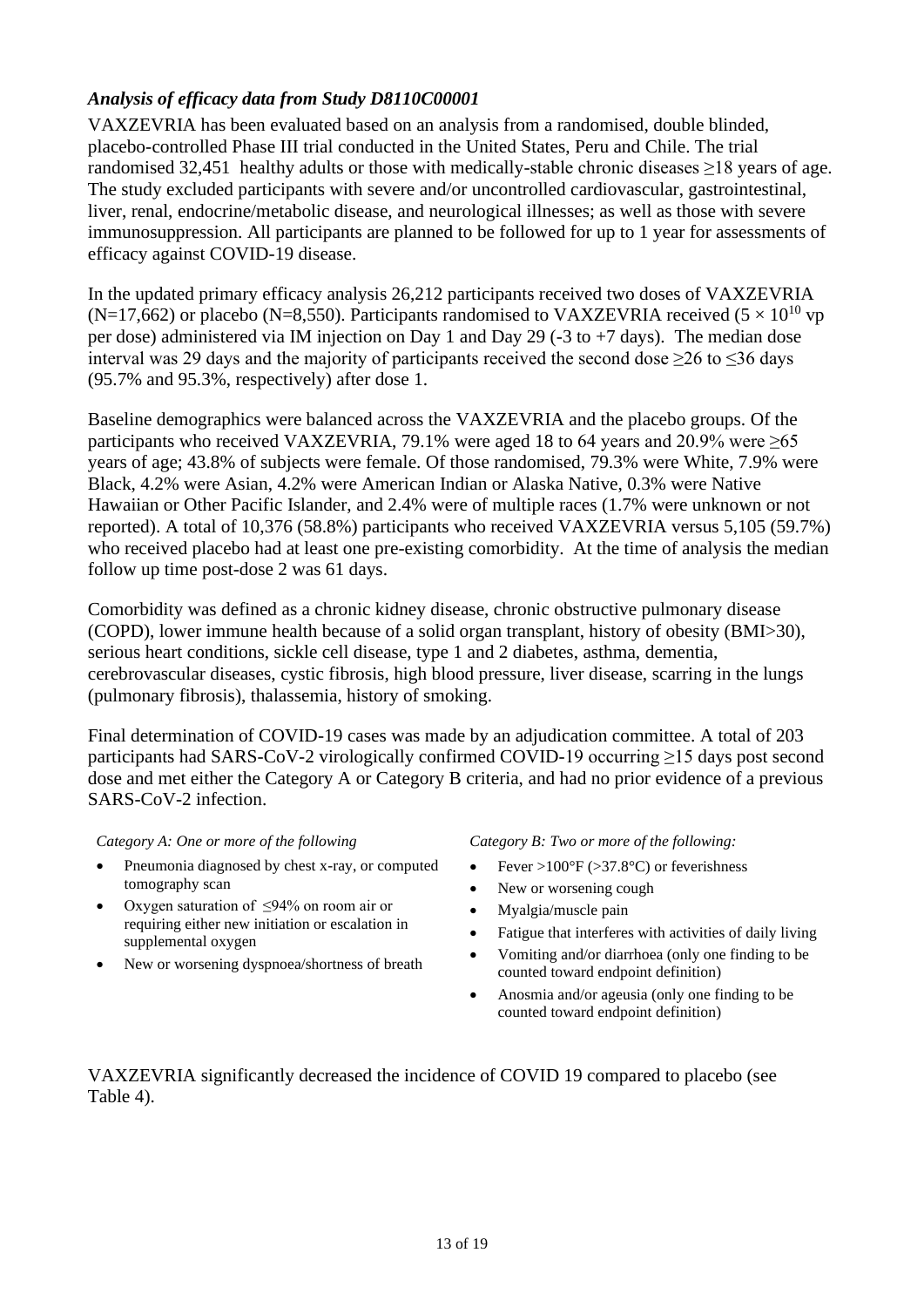## <span id="page-13-0"></span>**Table 4 VAXZEVRIA efficacy against COVID-19 (Study D8110C00001)<sup>a</sup>**

|                                                                                 | <b>VAXZEVRIA</b> |                                                       | <b>Placebo</b> |                                                       |                                           |
|---------------------------------------------------------------------------------|------------------|-------------------------------------------------------|----------------|-------------------------------------------------------|-------------------------------------------|
|                                                                                 | N                | Number of<br>COVID-19<br>cases <sup>b</sup> , $n$ (%) | N              | Number of<br>COVID-19<br>cases <sup>b</sup> , $n$ (%) | Vaccine efficacy %<br>$(95\% \text{ CI})$ |
| Updated primary efficacy analysis $c$                                           |                  |                                                       |                |                                                       |                                           |
| <b>Symptomatic Illness</b>                                                      | 17,662           | 73 (0.4)                                              | 8,550          | 130(1.5)                                              | 73.98<br>(65.34, 80.47)                   |
| Key secondary efficacy analysis                                                 |                  |                                                       |                |                                                       |                                           |
| Symptomatic Illness Regardless of<br>Evidence of Prior COVID-19<br>Infection    | 18,563           | 76(0.4)                                               | 9,031          | 135(1.5)                                              | 73.68 (65.13, 80.13)                      |
| Severe or Critical Symptomatic<br>COVID-19 <sup>d</sup>                         | 17,662           | 0(0.0)                                                | 8,550          | 8 (< 0.1)                                             | $100.0$ (71.62, NE) <sup>e</sup>          |
| <b>COVID-19 Emergency Department</b><br><b>Visits</b>                           | 17,662           | $1 \left( 0.1 \right)$                                | 8,550          | 9(0.1)                                                | 94.80 (58.98, 99.34)                      |
| Post-treatment response for SARS-<br>CoV-2 Nucleocapsid antibodies <sup>f</sup> | 17,662           | 156(0.9)                                              | 8,550          | 202(2.4)                                              | 64.32 (56.05, 71.03)                      |

 $N =$  Number of subjects included in each group;  $n =$  Number of subjects having a confirmed event; CI = Confidence Interval;

<sup>a</sup> Based on confirmed COVID-19 cases in subjects aged 18 years and over who were seronegative at baseline, who had received two doses and were on-study ≥15 days post second dose.

<sup>b</sup> Virologically confirmed SARS-CoV-2 using the Category A and B criteria.

<sup>c</sup> Updated primary analysis included all outstanding adjudicated events.

<sup>d</sup> Based on laboratory-confirmed COVID-19, plus any of the following: clinical signs at rest indicative of severe systemic illness (respiratory rate ≥30 breaths per minute, heart rate ≥125 beats per minute, oxygen saturation ≤93% on room air at sea level, or partial pressure of oxygen to fraction of inspired oxygen ratio <300 mmHg); or respiratory failure (defined as needing highflow oxygen, non-invasive ventilation, mechanical ventilation, or extracorporeal membrane oxygenation), evidence of shock (systolic blood pressure <90 mmHg, diastolic blood pressure <60 mmHg or requiring vasopressors); or significant acute renal, hepatic, or neurological dysfunction; or admission to an intensive care unit, or death.

e 97.5% CI

<sup>f</sup> Negative at baseline to positive post treatment with study intervention.

In the pre-specified primary efficacy analysis, based on 190 adjudicated cases, there were 65 (0.4%) COVID-19 cases in participants receiving VAXZEVRIA (N=17,817) and 125 (1.5%) COVID-19 cases in participants receiving placebo (N=8,589), with a vaccine efficacy of 76.0%, [95% CI: 67.6, 82.2].

## *Efficacy in sub-groups*

Participants with one or more comorbidities who received the VAXZEVRIA ≥15 days post-dose 2 had an efficacy of 75.24% (64.18, 82.88) and participants without comorbidities had a vaccine efficacy of 71.81% (95% CI: 55.5, 82.14).

In participants  $\geq 65$  years old who had received VAXZEVRIA ( $\geq 15$  days post-dose 2; N=3,696), there were 5 (0.1%) cases of COVID-19 compared to 14 (0.8%) cases for placebo (N=1,812), corresponding to a vaccine efficacy of 83.5% [95% CI: 54.17, 94.06].

## *Efficacy in emerging SARS-CoV-2 variants*

Limited data are available on the impact of emerging SARS-CoV-2 variants of concern on vaccine efficacy. Further information will be collected throughout the VAXZEVRIA clinical development program by clinical and surveillance virology monitoring.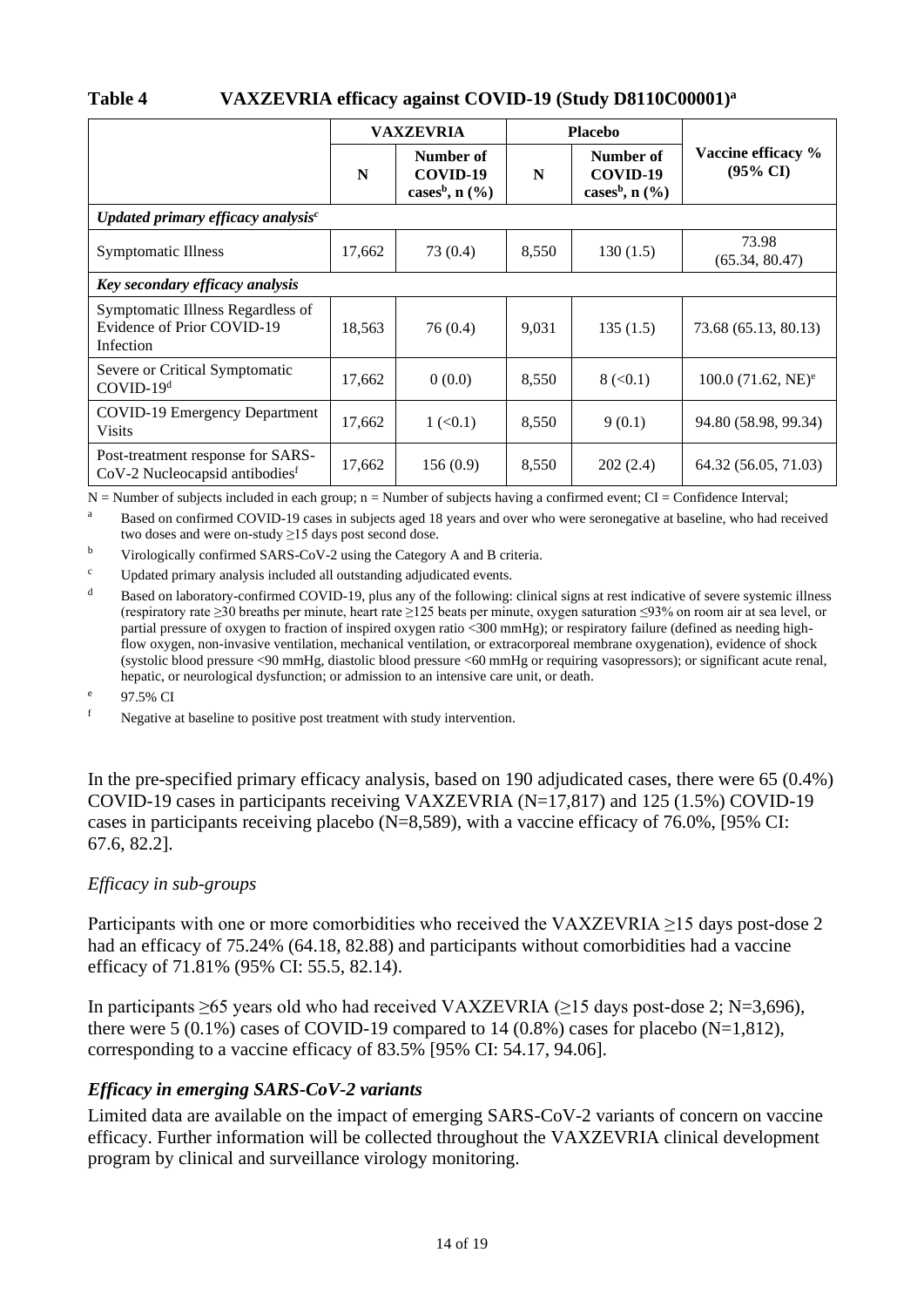*Immunogenicity data in individuals receiving 2 doses (primary analysis of pooled data from the pivotal Oxford clinical trials - COV001, COV002, COV003, and COV005)*

An immunological correlate of protection has not been established; therefore the level of immune response that provides protection against COVID-19 is unknown.

Following vaccination with VAXZEVRIA, in participants who were seronegative at baseline, seroconversion (as measured by a  $\geq$ 4-fold increase from baseline in S-binding antibodies) was demonstrated in ≥98% of participants at 28 days after the first dose and >99% at 28 days after the second. Higher S-binding antibodies were observed with increasing dose interval (see [Table](#page-14-0) 5).

Generally similar trends were observed between analyses of neutralising antibodies and S-binding antibodies.

|                   | <b>Baseline</b> <sup>b</sup>      | 28 days after dose 1              | 28 days after dose 2               |  |
|-------------------|-----------------------------------|-----------------------------------|------------------------------------|--|
| <b>Population</b> | <b>GMT</b><br>$(95\% \text{ CI})$ | <b>GMT</b><br>$(95\% \text{ CI})$ | <b>GMT</b><br>$(95\% \text{ CI})$  |  |
|                   | $(N=1,538)$                       | $(N=1,466)$                       | $(N=1,511)$                        |  |
| Overall           | 57.1<br>(53.8; 60.6)              | 8,358.0<br>(7,879.2; 8,866.0)     | 30,599.8<br>(29, 137.1; 32, 135.9) |  |
| Dose Interval     |                                   |                                   |                                    |  |
|                   | $(N=578)$                         | $(N=578)$                         | $(N=564)$                          |  |
| $<6$ weeks        | 61.4<br>(55.3; 68.0)              | 8,184.5<br>(7,423.9; 9023.1)      | 21,384.2<br>(19,750.7; 23,152.8)   |  |
|                   | $(N=339)$                         | $(N=290)$                         | $(N=331)$                          |  |
| 6-8 weeks         | 56.1<br>(49.6; 63.3)              | 9.103.9<br>(8,063.1; 10,279.1)    | 28,764.8<br>(25,990.8; 31,834.9)   |  |
|                   | $(N=331)$                         | $(N=309)$                         | $(N=327)$                          |  |
| 9-11 weeks        | 53.6<br>(47.5; 60.4)              | 8,120.9<br>(7,100.2; 9,288.4)     | 37,596.1<br>(34, 494.2; 40, 976.8) |  |
|                   | $(N=290)$                         | $(N=289)$                         | $(N=289)$                          |  |
| $>12$ weeks       | 54.3                              | 8,249.7                           | 52,360.9                           |  |
|                   | (47.6; 61.9)                      | (7,254.5; 9,381.4)                | (47, 135.2; 58, 165.9)             |  |

<span id="page-14-0"></span>

| <b>Table 5</b> | SARS-CoV-2 S-binding antibody response to VAXZEVRIA (SDSD) <sup>a</sup> |
|----------------|-------------------------------------------------------------------------|
|                |                                                                         |

 $N =$  Number of subjects included in each group; GMT = Geometric mean titre; CI = Confidence interval; S = Spike

a Immune response evaluated using a multiplex immunoassay

b Individuals were seronegative at baseline

The immune response observed in participants with one or more comorbidities was consistent with the overall population.

High seroconversion rates were observed in older adults ( $\geq$ 65 years) after the first SD (97.3% [N=149, 95% CI: 93.3; 99.3]) and the second SD (100.0% [N= 156, 95% CI: 97.7; Not Evaluable]). The majority of older adults had a dose interval of  $<$ 6 weeks. The increase in S-binding antibodies for older adults with a dose interval of <6 weeks (28 days after second SD: GMT=18,759.6 [N=126, 95% CI: 15,764.8; 22,323.3] was comparable to all participants who received their second dose after an interval of <6 weeks (see [Table](#page-14-0) 5).

In participants with serological evidence of prior SARS-CoV-2 infection at baseline (GMT=10,979.1 [N=36; 95% CI: 6,452.7; 18,680.5]), S-antibody titres peaked 28 days after dose 1 (GMT=139,010.4 [N=35; 95% CI: 95,429.0; 202,495.1]) but did not increase further after the second dose.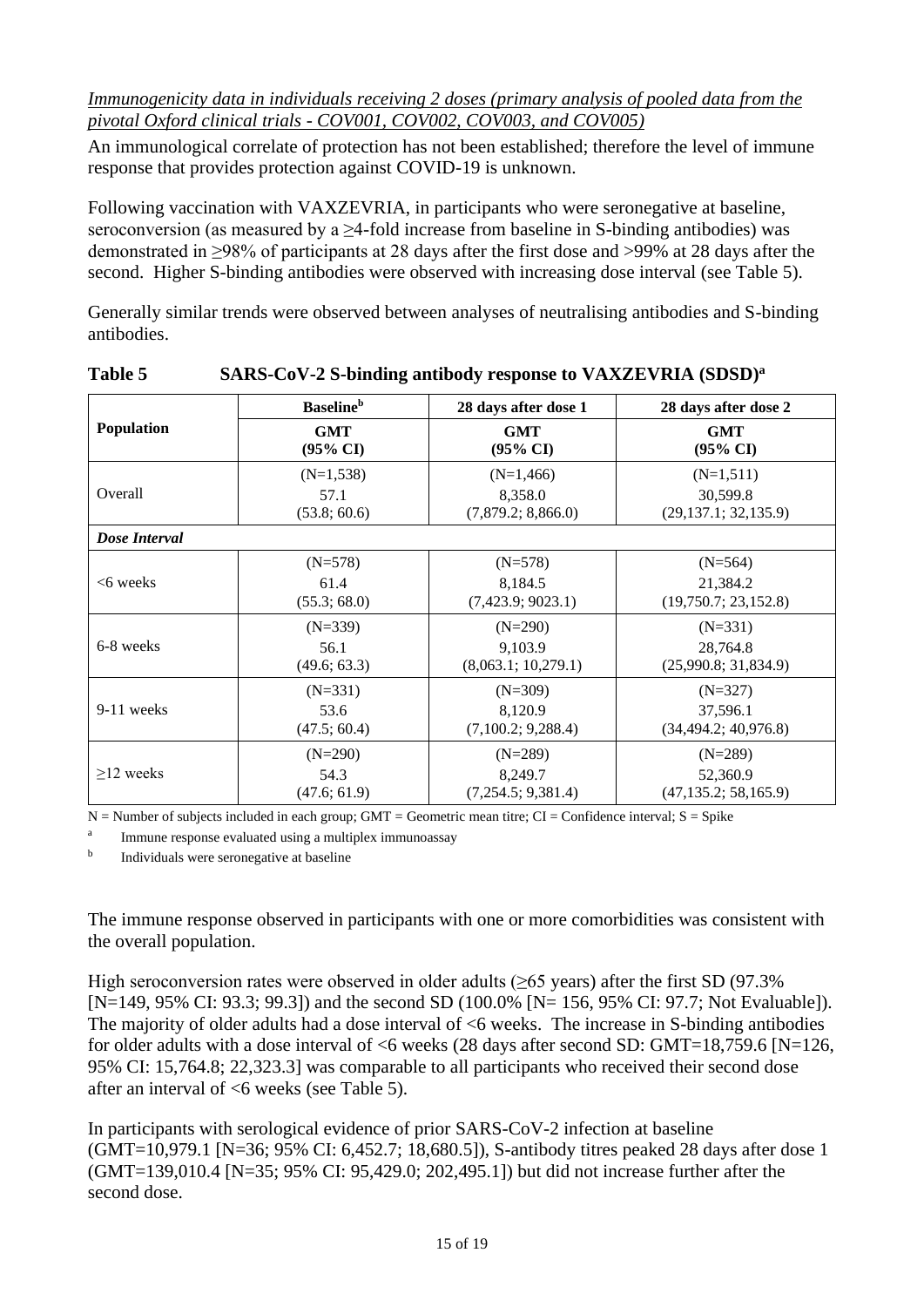Spike-specific T-cell responses as measured by IFN-y enzyme-linked immunospot (ELISpot) assay are induced 14 days after a first dose of VAXZEVRIA. Geometric mean responses are generally similar across age strata and regardless of presence of comorbidity. These do not rise further after a second dose. Th1 cytokines are induced by VAXZEVRIA with cells expressing IFN-γ, IL-2, and/or TNFα which are generally similar between age categories.

## *Efficacy of a third dose of VAXZEVRIA*

No data has been evaluated regarding the efficacy of a third dose of VAXZEVRIA in preventing clinically evident COVID-19 infection or severe COVID-19 illness.

#### *Immunogenicity data in individuals receiving a third (booster) dose*

COV001 included 90 participants aged 18-55 years who received a third (booster) dose with VAXZEVRIA. Antibody responses were assessed in 75 participants who had received their two doses of the primary vaccination course within an 8-16 week interval, followed by a third (booster) dose administered between 28-38 weeks after the second dose. There was a statistically significant increase in spike IgG antibody titres after the third dose from a median of 1792 EU [IQR 899–4634] at 28 days after the second dose to 3746 EU [IQR 2047–6420] 28 days after the third dose; pairwise comparison in 73 participants for whom samples were available using Wilcoxon signed rank test; p=0.0043).

The relative efficacy of VAXZEVRIA as a third (booster) dose compared to other vaccines as boosters is not known. It is noted that the incremental increase in antibody concentrations is lower following a third (booster) dose with ChAdOx1-S than following mRNA vaccines in published studies.





Antibody levels to SARS-CoV-2 Victoria/01/2020 spike protein measured by total IgG ELISA (n=75). Datapoints in lighter colours represent individual participants and darker datapoints show median values with error bars showing the IQRs and with solid lines connecting these median values. Source: Figure 5A in Flaxman et al 2021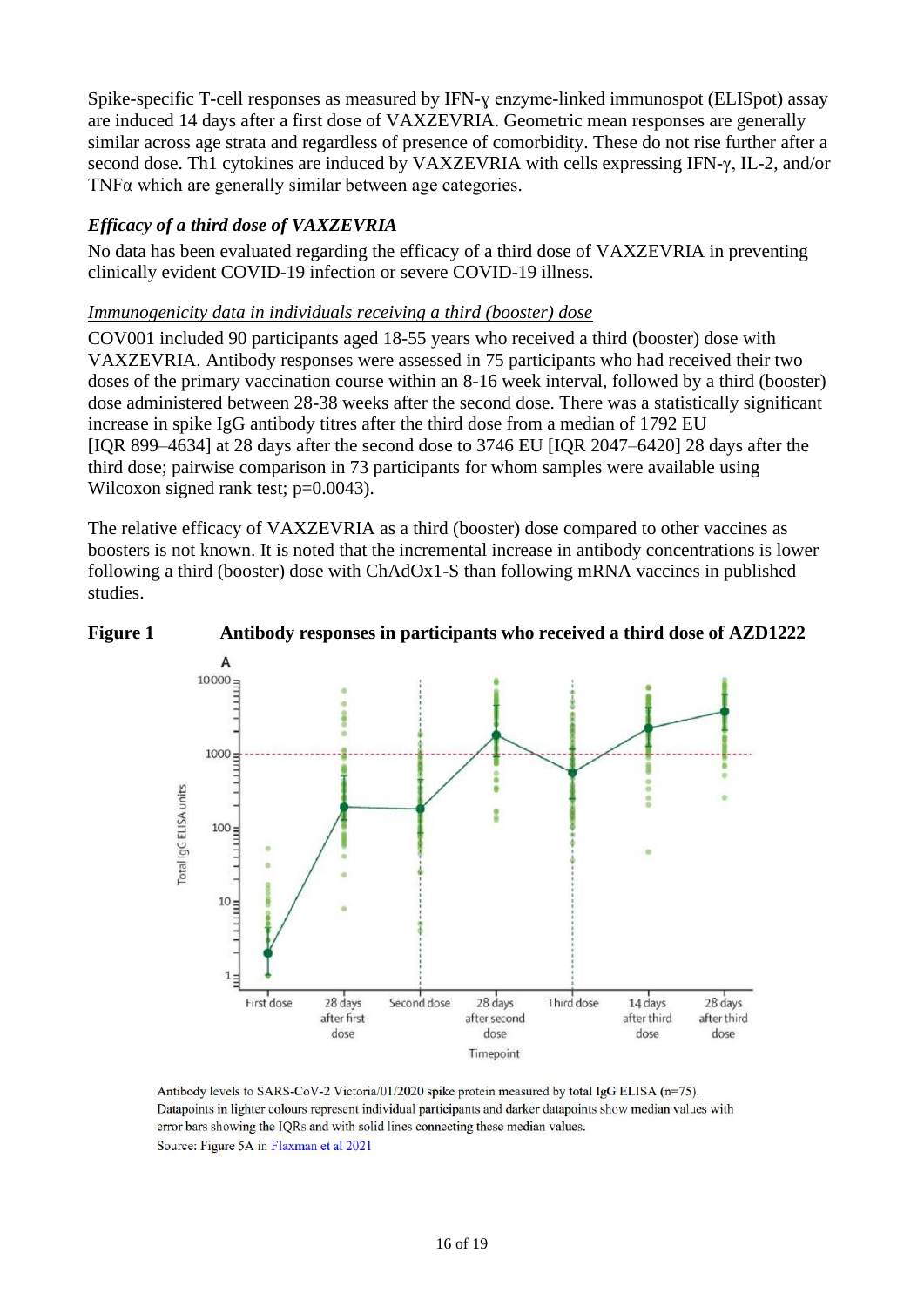# **5.2 PHARMACOKINETIC PROPERTIES**

Not applicable.

# **5.3 PRECLINICAL SAFETY DATA**

# **Genotoxicity**

VAXZEVRIA is a vaccine, as such, genotoxicity (mutagenicity) studies have not been conducted.

# **Carcinogenicity**

VAXZEVRIA is a vaccine, as such, carcinogenicity studies have not been conducted.

# **6 PHARMACEUTICAL PARTICULARS**

# <span id="page-16-0"></span>**6.1 LIST OF EXCIPIENTS**

VAXZEVRIA contains the excipients histidine, histidine hydrochloride monohydrate, sodium chloride, magnesium chloride hexahydrate, disodium edetate (EDTA), sucrose, ethanol absolute, polysorbate 80 and water for injections.

VAXZEVRIA does not contain any preservatives and the vial stopper is not made with natural rubber latex.

# **6.2 INCOMPATIBILITIES**

In the absence of compatibility studies, this vaccine must not be mixed with other medicinal products.

# **6.3 SHELF LIFE**

In Australia, information on the shelf life can be found on the public summary of the Australian Register of Therapeutic Goods (ARTG). The expiry date can be found on the packaging.

# **6.4 SPECIAL PRECAUTIONS FOR STORAGE**

# **Unopened multidose vial**

Store at 2°C to 8°C (Refrigerate. Do not freeze).

Store in outer carton in order to protect from light.

The following information is intended to guide healthcare professionals only in case of an unforeseen temporary temperature excursion. It is not a recommended storage or shipping condition.

The shelf-life of unopened vials includes the following unforeseen excursions from refrigerated storage (2°C to 8°C) for a single period of:

- − 12 hours up to 30°C
- − 72 hours down to -3°C

Unopened vials must always be returned to refrigerated storage (2ºC to 8ºC) following an unforeseen temperature excursion.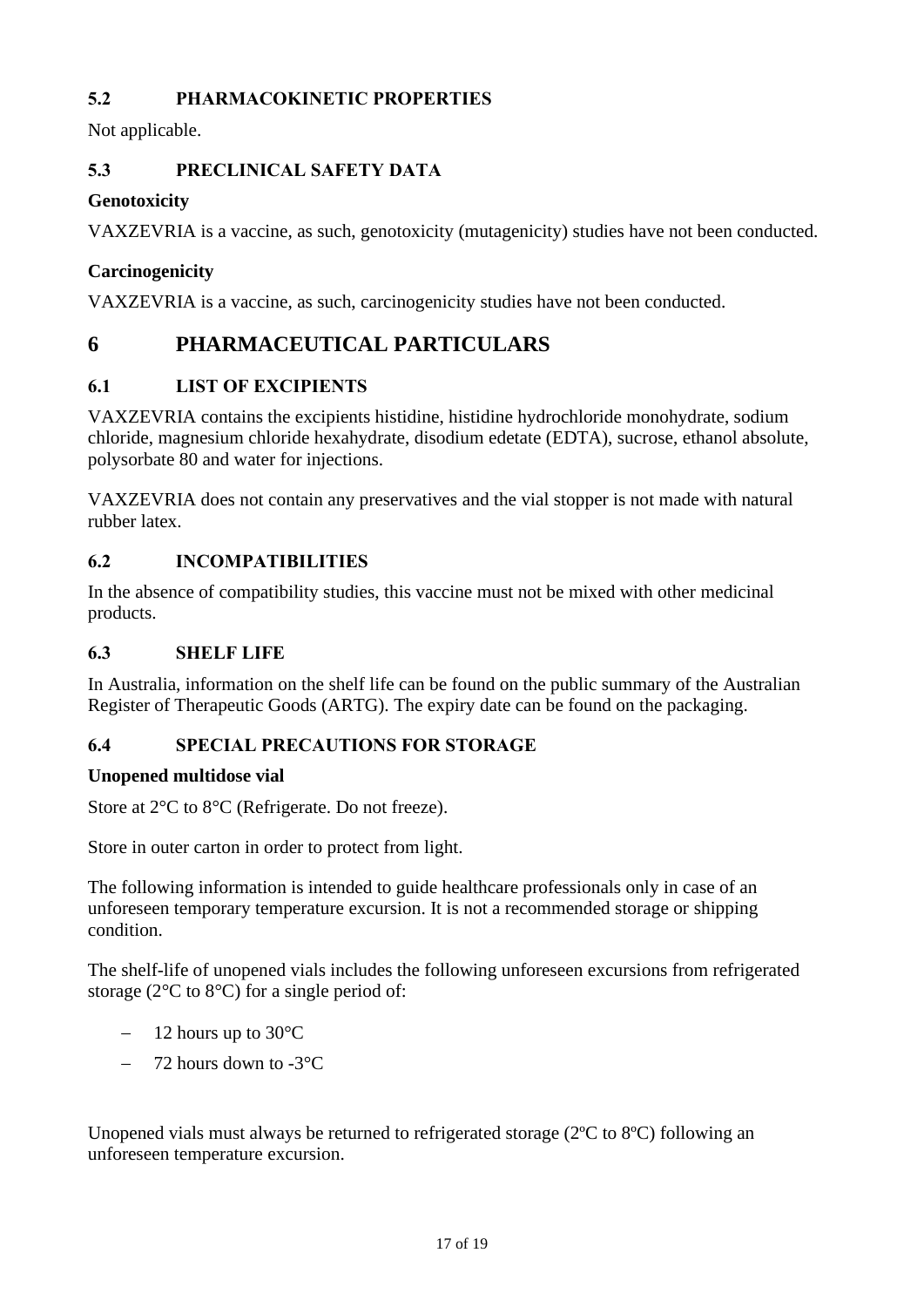The occurrence of an unforeseen temperature excursion for unopened vials does not impact how the vials should be stored after first opening (first vial puncture).

# **Opened multidose vial**

After first opening, chemical and physical in-use stability has been demonstrated from the time of vial puncture to administration for no more than:

- − 6 hours at room temperature up to 30°C, or
- − 48 hours in a refrigerator (2°C to 8°C)

The vial can be re-refrigerated, but after first opening the cumulative storage time at room temperature must not exceed 6 hours, and the total cumulative storage time must not exceed 48 hours.

See Section [4.2](#page-1-0) [Dose and method of administration/](#page-1-0)Method of administration for details on the storage of the vaccine in syringes.

# **6.5 NATURE AND CONTENTS OF CONTAINER**

- 4 mL of solution in a 8-dose vial (clear type I glass) with stopper (elastomeric with aluminium overseal). Packs of 10 multidose vials
- 5 mL of solution in a 10-dose vial (clear type I glass) with stopper (elastomeric with aluminium overseal). Packs of 10 multidose vials.

## <span id="page-17-0"></span>**6.6 SPECIAL PRECAUTIONS FOR DISPOSAL**

VAXZEVRIA contains genetically modified organisms (GMOs). Any unused vaccine or waste material should be disposed of in accordance with local requirements in a clinical waste bin. Spills should be disinfected with an appropriate antiviral disinfectant.

# **6.7 PHYSICOCHEMICAL PROPERTIES**

## **CAS number**

2420395-83-9

# **7 MEDICINE SCHEDULE (POISONS STANDARD)**

Prescription only medicine (Schedule 4)

# **8 SPONSOR**

AstraZeneca Pty Ltd ABN 54 009 682 311 66 Talavera Road MACQUARIE PARK NSW 2113

For VAXZEVRIA enquiries contact 1800 343 949 or visit azcovid-19.com

# **9 DATE OF FIRST APPROVAL**

16 February 2021